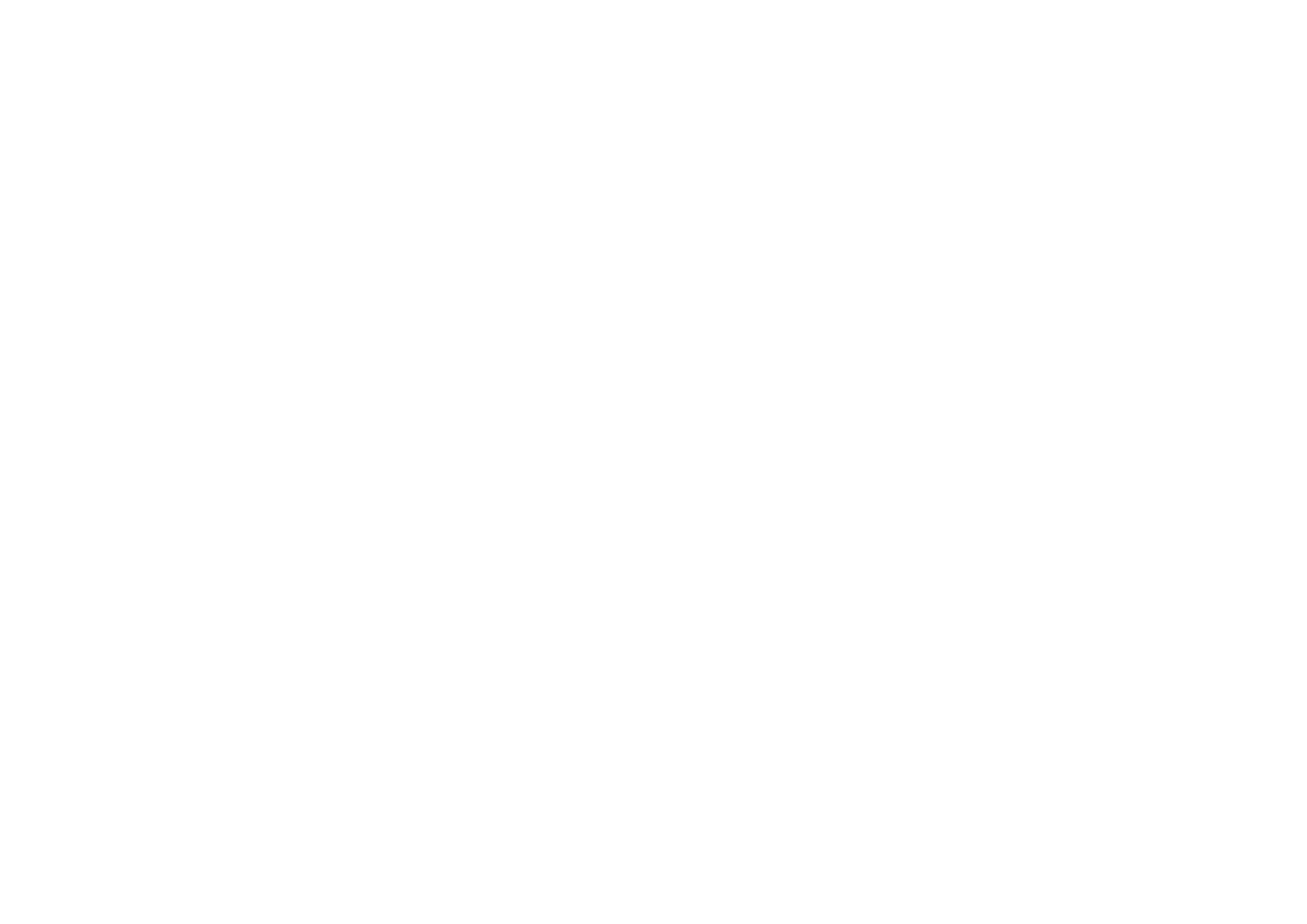## TABLE OF CONTENTS

| Recommendation 3.a and 3.b In women who have histologically confirmed CIN, are there differences in recurrence of CIN when the lesion extends      |  |
|----------------------------------------------------------------------------------------------------------------------------------------------------|--|
| Recommendation 4. Should cryotherapy using a double versus single freeze technique be used in women with histologically confirmed CIN? 1           |  |
|                                                                                                                                                    |  |
|                                                                                                                                                    |  |
|                                                                                                                                                    |  |
|                                                                                                                                                    |  |
|                                                                                                                                                    |  |
|                                                                                                                                                    |  |
| Recommendation 10. Should cryotherapy versus conization be used for treatment failures diagnosed >12 months after first cryotherapy treatment?  21 |  |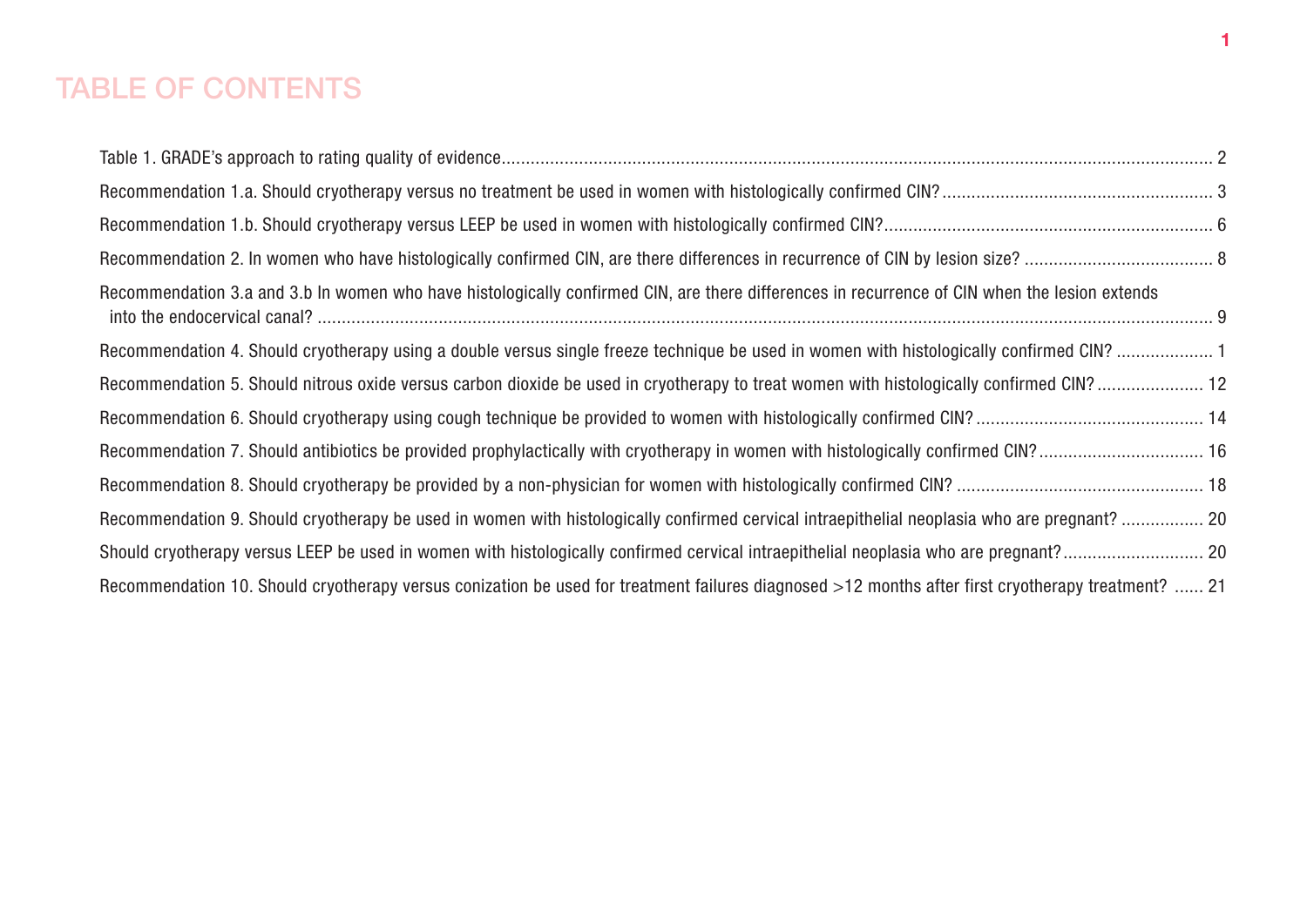## PART 1. STANDARD GRADE CRITERIA FOR GRADING OF EVIDENCE

#### Table 1. GRADE's approach to rating quality of evidence (aka confidence in effect estimates)

For each outcome based on a systematic review and across outcomes (lowest quality across the outcomes critical for decision making)

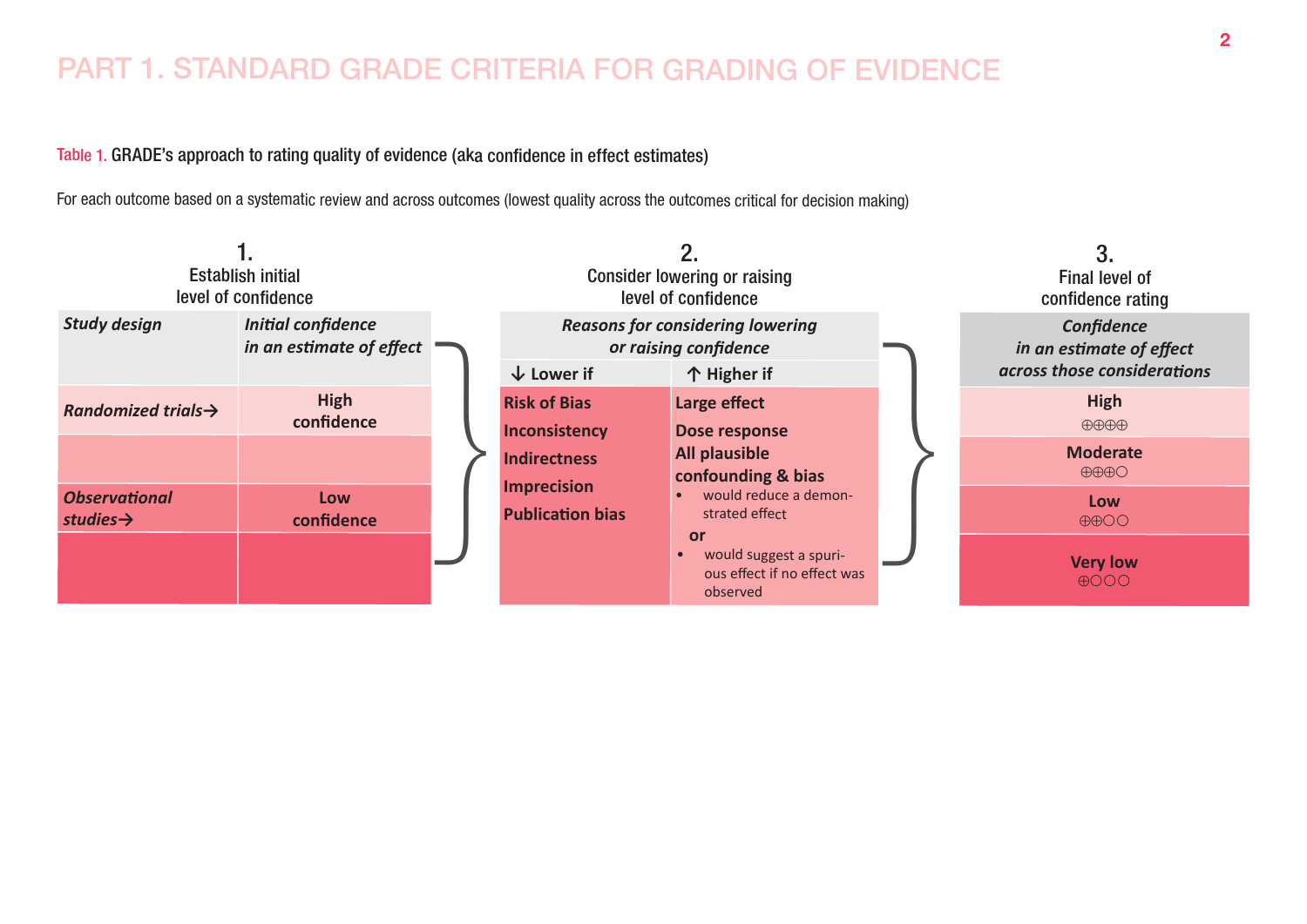## Recommendation 1.a. Should cryotherapy versus no treatment be used in women with histologically confirmed CIN?

|                   | <b>Quality assessment</b>                                                                                          |                                     |                                            |                            |                              |              | No. of patients       |                      | Effect                               |                                                     |                 |            |
|-------------------|--------------------------------------------------------------------------------------------------------------------|-------------------------------------|--------------------------------------------|----------------------------|------------------------------|--------------|-----------------------|----------------------|--------------------------------------|-----------------------------------------------------|-----------------|------------|
| No. of<br>studies | Design                                                                                                             | Limitations                         | Inconsistency   Indirectness               |                            | Imprecision                  | <b>Other</b> | Cryotherapy           | No treatment         | Relative<br>$(95\% \text{ Cl})$      | Absolute at 1 year<br>$(95% \text{ Cl})$            | Quality         | Importance |
|                   | Recurrence CIN II-III (follow-up 12 months randomized trials; 6 to 16 months observational studies) <sup>1</sup>   |                                     |                                            |                            |                              |              |                       |                      |                                      |                                                     |                 |            |
| $\vert$ 1         | randomized trials                                                                                                  | no serious<br>limitations           | no serious<br>inconsistency                | serious <sup>2</sup>       | very<br>serious <sup>3</sup> | none         | 1/29<br>(3.4%)        | 2/31<br>$(6.5\%)$    | OR 0.52<br>$(0.04 \text{ to } 6.04)$ | 30 fewer per 1000<br>(from 62 fewer to 230<br>more) | $\bigoplus$ OOO | CRITICAL   |
| 3                 | observational                                                                                                      | no serious                          | no serious                                 | no serious                 | serious <sup>3</sup>         | none         | 10/82                 | 43/320<br>$(13.4\%)$ | OR 1.52                              |                                                     | $\bigoplus$ OOO | CRITICAL   |
|                   | studies                                                                                                            | limitations                         | inconsistency                              | indirectness               |                              |              | $(12.2\%)$            | $6.5\%$ <sup>4</sup> | $(0.72 \text{ to } 3.23)$            | 31 more per 1000 (from<br>17 fewer to 118 more)     |                 |            |
|                   | Cervical Cancer (follow up mean 6 months to 16 months)                                                             |                                     |                                            |                            |                              |              |                       |                      |                                      |                                                     |                 |            |
| $\overline{3}$    | observational<br>studies                                                                                           | no serious<br>limitations           | no serious<br>inconsistency                | no serious<br>indirectness | serious <sup>3</sup>         | none         | 3/222<br>$(1.4\%)$    | 9/285<br>$(3.2\%)$   |                                      | 20 more per 1000 (from<br>40 fewer to 70 more)      | $\oplus$ OOO    | CRITICAL   |
| 29                | observational<br>studies                                                                                           | serious<br>limitations <sup>5</sup> | no serious<br>inconsistency   indirectness | no serious                 | serious <sup>6</sup>         | none         |                       | $1\%$ <sup>6</sup>   | $0.61^6$                             | 6 fewer per 1000 <sup>6</sup>                       | $\bigoplus$ OOO | CRITICAL   |
|                   | Treatment unacceptable to women (follow-up 2 weeks; acceptability questionnaire)                                   |                                     |                                            |                            |                              |              |                       |                      |                                      |                                                     |                 |            |
|                   | observational<br>studies                                                                                           | serious<br>limitations <sup>5</sup> | no serious<br>inconsistency   indirectness | no serious                 | serious <sup>3</sup>         | none         | 15/170<br>$(8.8\%)$   |                      |                                      | 90 per 1000                                         | $\bigoplus$ OOO | CRITICAL   |
|                   | HIV transmission (HIV acquisition, HIV shedding) (assessed in women who were HIV-positive at 4 weeks) <sup>7</sup> |                                     |                                            |                            |                              |              |                       |                      |                                      |                                                     |                 |            |
|                   | observational<br>studies                                                                                           | serious<br>limitations <sup>5</sup> | no serious<br>inconsistency                | serious <sup>5</sup>       | serious <sup>3</sup>         | none         | 21/50<br>(42%)        |                      | OR 1.29<br>$(0.71 \text{ to } 2.33)$ |                                                     | $\bigoplus$ OOO | CRITICAL   |
|                   | All severe adverse events (major bleeding, major infections, etc.)                                                 |                                     |                                            |                            |                              |              |                       |                      |                                      |                                                     |                 |            |
| 19                | observational<br>studies                                                                                           | serious<br>limitations <sup>5</sup> | no serious<br>inconsistency                | serious <sup>5</sup>       | no serious<br>imprecision    | none         | 22/6125<br>$(0.36\%)$ |                      |                                      | 0 per 1000                                          | $\bigoplus$ OOO | CRITICAL   |
|                   | Major infection (requiring hospital admission and antibiotics)                                                     |                                     |                                            |                            |                              |              |                       |                      |                                      |                                                     |                 |            |
| 16                | observational<br>studies                                                                                           | serious<br>limitations <sup>5</sup> | no serious<br>inconsistency                | serious <sup>5</sup>       | no serious<br>imprecision    | none         | 10/5451<br>$(0.18\%)$ |                      |                                      | 0 per 1000                                          | $\bigoplus$ OO  | CRITICAL   |
|                   | Major bleeding (requiring hospital admission or blood transmission)                                                |                                     |                                            |                            |                              |              |                       |                      |                                      |                                                     |                 |            |
| 13                | observational<br>studies                                                                                           | serious<br>limitations <sup>5</sup> | no serious<br>inconsistency                | serious <sup>5</sup>       | no serious<br>imprecision    | none         | 2/3697<br>$(0.05\%)$  |                      |                                      | 0 per 1000                                          | $\bigoplus$ OOO | CRITICAL   |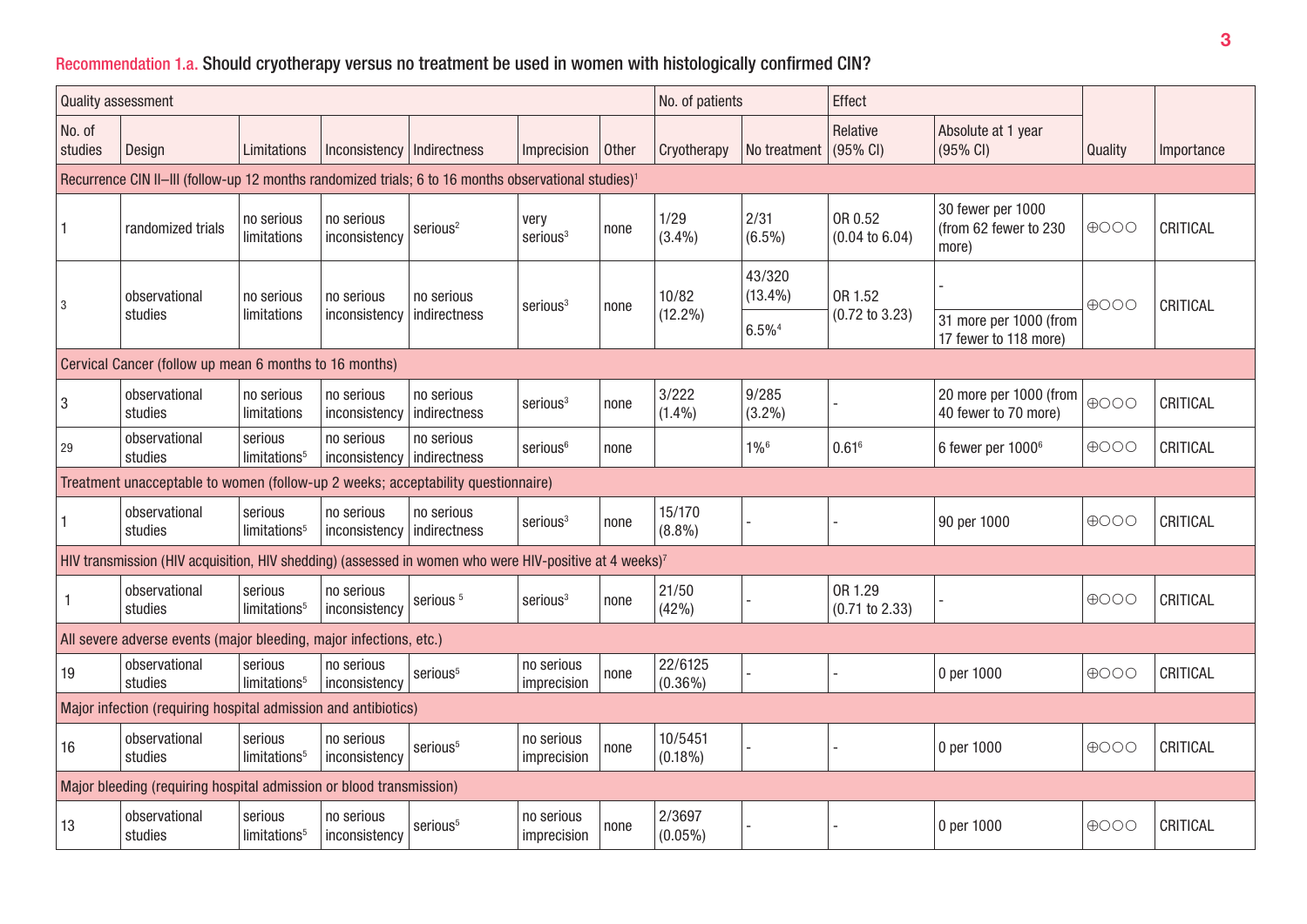| <b>Quality assessment</b> |                                                                                                                   |                                     |                                            |                            |                              |              | No. of patients              |                   | Effect                              |                                                               |                 |                  |
|---------------------------|-------------------------------------------------------------------------------------------------------------------|-------------------------------------|--------------------------------------------|----------------------------|------------------------------|--------------|------------------------------|-------------------|-------------------------------------|---------------------------------------------------------------|-----------------|------------------|
| No. of<br>studies         | Design                                                                                                            | Limitations                         | Inconsistency   Indirectness               |                            | Imprecision                  | <b>Other</b> | Cryotherapy                  | No treatment      | Relative<br>$(95% \text{ Cl})$      | Absolute at 1 year<br>$(95% \text{ Cl})$                      | Quality         | Importance       |
|                           | Mortality (follow-up 11 181 patient years)                                                                        |                                     |                                            |                            |                              |              |                              |                   |                                     |                                                               |                 |                  |
|                           | observational<br>studies                                                                                          | serious<br>limitations <sup>5</sup> | no serious<br>inconsistency                | serious <sup>5</sup>       | no serious<br>imprecision    | none         | 32/11181<br>pt years         |                   |                                     | 3 per 1000 pt years                                           | $\bigoplus$ OOO | CRITICAL         |
|                           | Fertility (e.g. numbers of pregnant women with desire for child bearing unknown) (follow-up 6 months to 10 years) |                                     |                                            |                            |                              |              |                              |                   |                                     |                                                               |                 |                  |
| 7                         | observational<br>studies                                                                                          | serious<br>limitations <sup>5</sup> | no serious<br>inconsistency                | serious <sup>5</sup>       | no serious<br>imprecision    | none         | 180/1029<br>(17%)            |                   |                                     | Range 20 to 420<br>pregnant women per<br>1000                 | $\bigoplus$ OOO | <b>IMPORTANT</b> |
|                           | Recurrence all CIN (follow-up 12 months randomized trials; 6 to 16 months observational studies)                  |                                     |                                            |                            |                              |              |                              |                   |                                     |                                                               |                 |                  |
|                           | randomized trials                                                                                                 | no serious<br>limitations           | no serious<br>inconsistency                | serious <sup>2</sup>       | very<br>serious <sup>3</sup> | none         | 1/29<br>(3.4%)               | 3/31<br>$(9.7\%)$ | OR 0.33<br>$(0.03 \text{ to } 3.4)$ | 63 fewer per 1000<br>(from 94 fewer to 170<br>more)           | $\bigoplus$ OOO | <b>IMPORTANT</b> |
|                           | observational                                                                                                     | no serious                          | no serious                                 | no serious                 | serious <sup>3</sup>         | none         | 41/260<br>(16%)              | 132/334<br>(40%)  | OR 0.93                             |                                                               | $\bigoplus$ OOO | <b>IMPORTANT</b> |
|                           | studies                                                                                                           | limitations                         | inconsistency                              | indirectness               |                              |              |                              | 9.7% <sup>4</sup> | $(0.53 \text{ to } 1.64)$           | 6 fewer per 1000 (from<br>42 fewer to 50 more)                |                 |                  |
|                           | Spontaneous abortion per pregnancy (follow-up 6 months to 10 years)                                               |                                     |                                            |                            |                              |              |                              |                   |                                     |                                                               |                 |                  |
| $\overline{7}$            | observational<br>studies                                                                                          | serious<br>limitations <sup>5</sup> | no serious<br>inconsistency                | no serious<br>indirectness | serious <sup>3</sup>         | none         | 7/46<br>pregnancies<br>(15%) |                   |                                     | Range 0 to 15<br>spontaneous abortions<br>per 100 pregnancies | $\bigoplus$ OOO | <b>IMPORTANT</b> |
|                           | Pain (requiring local treatment)                                                                                  |                                     |                                            |                            |                              |              |                              |                   |                                     |                                                               |                 |                  |
| 8                         | observational<br>studies                                                                                          | serious<br>limitations <sup>5</sup> | no serious<br>inconsistency                | no serious<br>indirectness | serious <sup>3</sup>         | none         | 167/2449<br>$(6.8\%)$        |                   |                                     | 90 per 1000<br>(from 50 to 130)                               | $\bigoplus$ OOO | <b>IMPORTANT</b> |
|                           | Minor infection (requiring outpatient treatment only)                                                             |                                     |                                            |                            |                              |              |                              |                   |                                     |                                                               |                 |                  |
| 11                        | observational<br>studies                                                                                          | serious<br>limitations <sup>5</sup> | no serious<br>inconsistency   indirectness | no serious                 | serious <sup>3</sup>         | none         | 157/3937<br>(4% )            |                   |                                     | 20 per 1000<br>(from 10 to 20)                                | $\bigoplus$ OOO | <b>IMPORTANT</b> |
|                           | Recurrence CIN I (follow-up 12 months randomized trials; 6 to 16 months observational studies)                    |                                     |                                            |                            |                              |              |                              |                   |                                     |                                                               |                 |                  |
| -1                        | randomized trials                                                                                                 | no serious<br>limitations           | no serious<br>inconsistency                | serious <sup>2</sup>       | very<br>serious <sup>3</sup> | none         | 0/29<br>$(0\%)$              | 1/31<br>$(3.2\%)$ | OR 0.34<br>(0.01 to 8.8)            | 21 fewer per 1000<br>(from 32 fewer to 195<br>more)           | $\bigoplus$ OOO | <b>IMPORTANT</b> |

**4**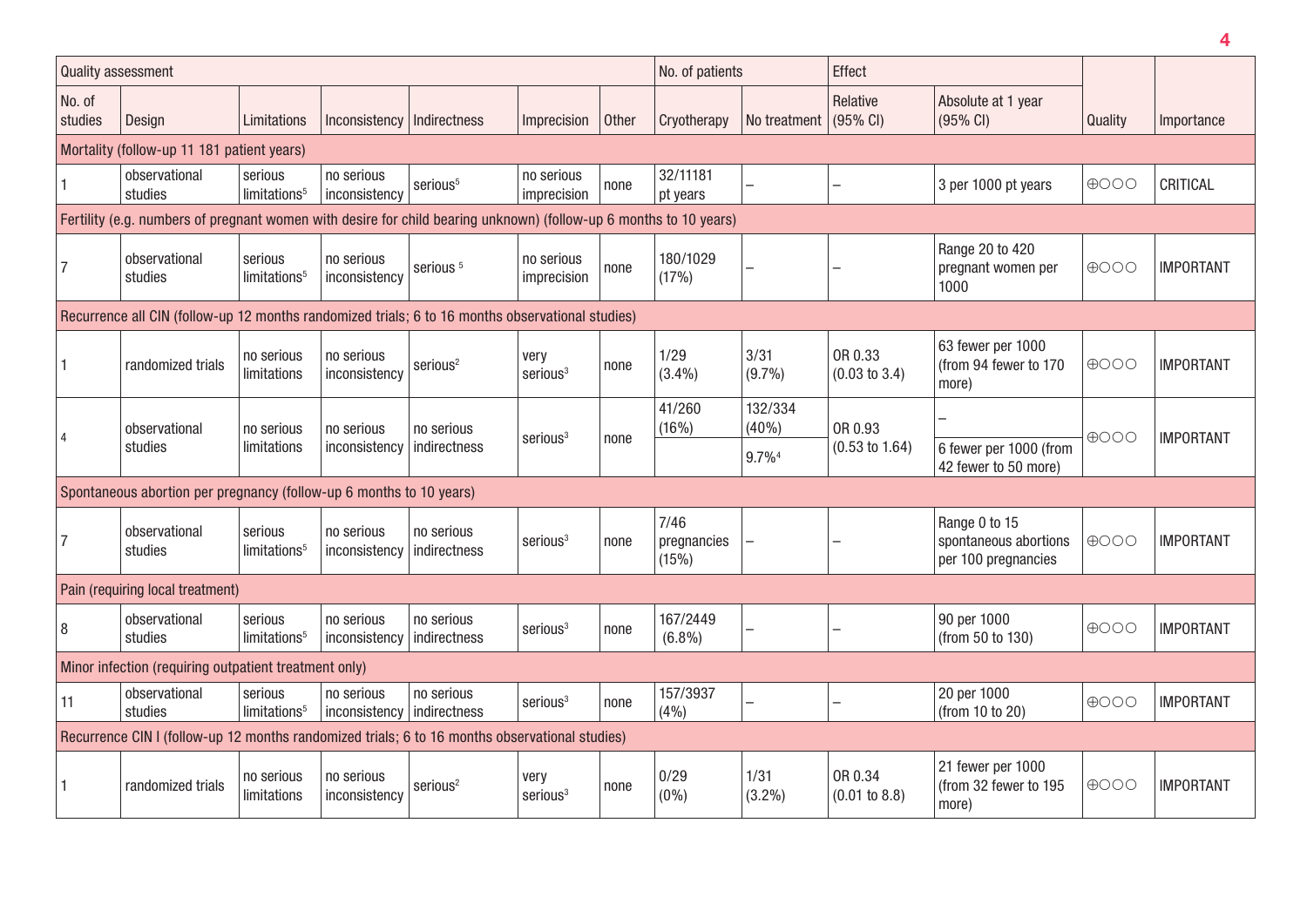| Quality assessment |                                                                      |                           |                              |                              |                      |      | No. of patients     |                       | Effect                    |                                                |                 |                  |
|--------------------|----------------------------------------------------------------------|---------------------------|------------------------------|------------------------------|----------------------|------|---------------------|-----------------------|---------------------------|------------------------------------------------|-----------------|------------------|
| No. of<br>studies  | Design                                                               | Limitations               | Inconsistency   Indirectness |                              | Imprecision Other    |      | Cryotherapy         | No treatment (95% CI) | Relative                  | Absolute at 1 year<br>$(95% \, \text{Cl})$     | Quality         | Importance       |
|                    | observational                                                        | no serious<br>limitations | no serious<br>inconsistency  | no serious<br>  indirectness | serious <sup>3</sup> | none | 11/69<br>$(15.9\%)$ | 31/212<br>$(14.6\%)$  | OR 1.42                   |                                                |                 | <b>IMPORTANT</b> |
|                    | studies                                                              |                           |                              |                              |                      |      |                     | 3.2% <sup>4</sup>     | $(0.65 \text{ to } 3.13)$ | 13 more per 1000 (from<br>11 fewer to 62 more) | $\bigoplus$ OOO |                  |
|                    | Maternal morbidity - not measured                                    |                           |                              |                              |                      |      |                     |                       |                           |                                                |                 |                  |
|                    | Referrals after treatment for complications - not measured           |                           |                              |                              |                      |      |                     |                       |                           |                                                |                 |                  |
|                    | Treatment unacceptable to women assessed by providers - not measured |                           |                              |                              |                      |      |                     |                       |                           |                                                |                 |                  |
|                    | Resource use - not measured                                          |                           |                              |                              |                      |      |                     |                       |                           |                                                |                 |                  |

<sup>1</sup> Recurrence rates from pooled analysis of observational studies providing cryotherapy with no controls (with 30 000, 7200, and 21 000 women respectively) show: 6% recurrence all CIN, 2% recurrence CIN I, 4% recurrence C II–III after cryotherapy. Heterogeneity among studies was high. <sup>2</sup> All women CIN I diagnosis. <sup>3</sup> Few events with wide confidence intervals including appreciable harm with cryotherapy. <sup>4</sup> Rate with no treatment from rand controlled trial at 12 months. 5 Based on studies with no control. 6 In observational studies with no independent control the relative risk reduction with cryotherapy is 86%; considering spontaneous regression of 28% the r risk reduction with cryotherapy is approximately 61% [86% – (28% × 86%)]. Using 1% baseline risk without cryotherapy (McCredie et al. 2010), the absolute risk reduction with cryotherapy is 0.61% over 1 year. 7 Unpublished data provided by Chung et al. 2010.

#### **Subgroup analyses:**

For recurrence rates of all CIN, there was significant interaction between women with different histological diagnosis (CIN I versus CIN II+). Rates of recurrence below.

#### Recurrence rates of all CIN in women diagnosed with CIN II+ or CIN I

| Quality assessment    |                                 |                                  |                             |                      |                           |       | No. of patients     | Absolute effect at            |              |            |
|-----------------------|---------------------------------|----------------------------------|-----------------------------|----------------------|---------------------------|-------|---------------------|-------------------------------|--------------|------------|
| No. of studies Design |                                 | Limitations                      | Inconsistency               | Indirectness         | Imprecision               | Other | (raw data)          | 1 year (95% CI)               | Quality      | Importance |
|                       | In women diagnosed with CIN II+ |                                  |                             |                      |                           |       |                     |                               |              |            |
| Recurrence of all CIN |                                 |                                  |                             |                      |                           |       |                     |                               |              |            |
| 29                    | observational studies           | serious limitations <sup>1</sup> | no serious<br>inconsistency | serious <sup>2</sup> | No serious<br>imprecision | none  | 2677/16688<br>(16%) | 14 per 100<br>(from 13 to 14) | $\theta$ 000 | CRITICAL   |
|                       | In women diagnosed with CIN I   |                                  |                             |                      |                           |       |                     |                               |              |            |
| Recurrence of all CIN |                                 |                                  |                             |                      |                           |       |                     |                               |              |            |
| 25                    | observational studies           | serious limitations <sup>1</sup> | no serious<br>inconsistency | serious <sup>2</sup> | No serious<br>imprecision | none  | 533/7081 (7.5%)     | 6 per 100<br>(from 5 to 6)    | $\theta$ 000 | CRITICAL   |

<sup>1</sup> Studies did not have independent control group. <sup>2</sup> High inconsistency among studies.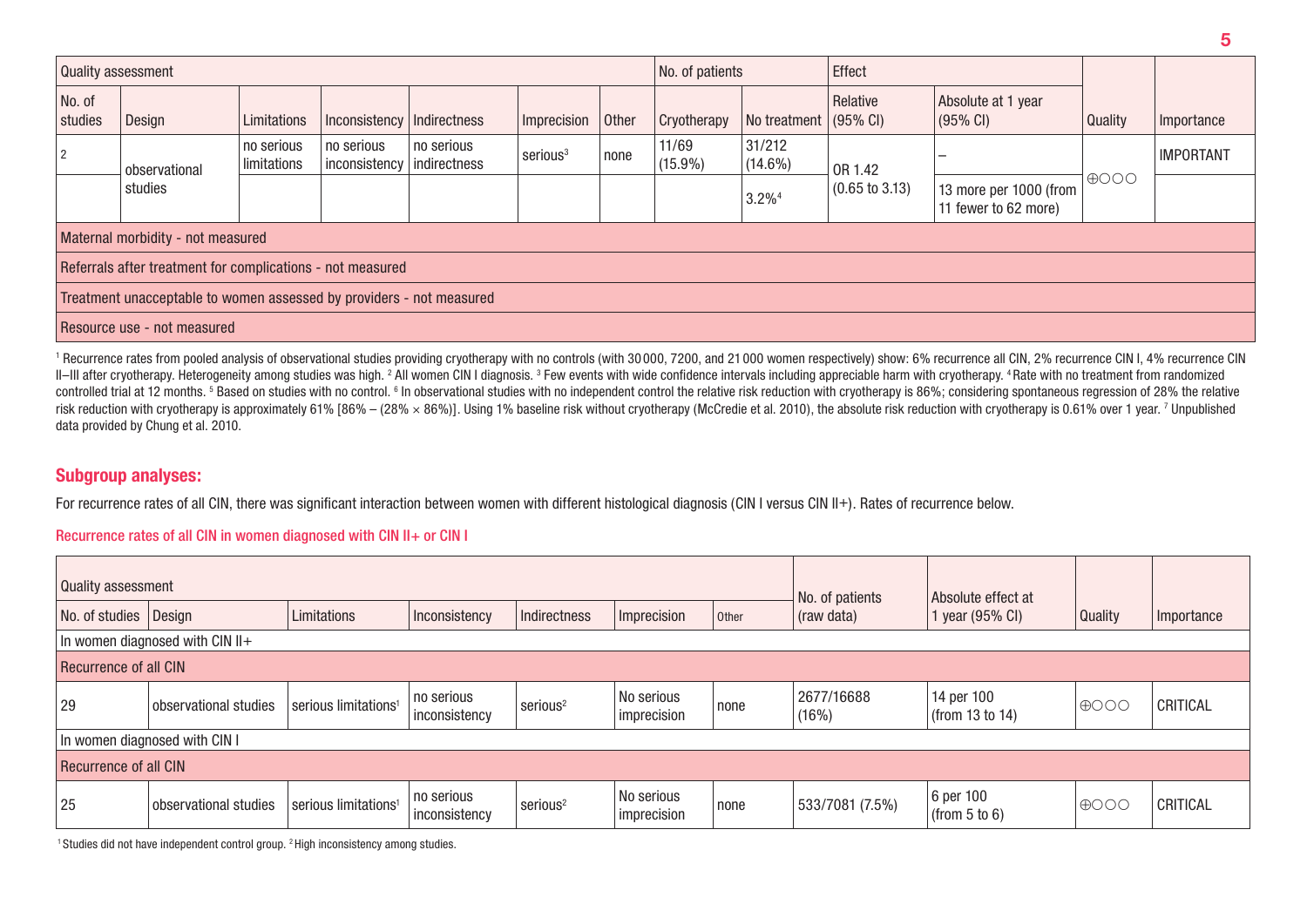## Recommendation 1.b. Should cryotherapy versus LEEP be used in women with histologically confirmed CIN?

|                   | <b>Quality assessment</b>                                                                              |                                     |                                                            |                                                 |                              | No. of patients |               | Effect                               |                                      |                                                       |                                   |                  |
|-------------------|--------------------------------------------------------------------------------------------------------|-------------------------------------|------------------------------------------------------------|-------------------------------------------------|------------------------------|-----------------|---------------|--------------------------------------|--------------------------------------|-------------------------------------------------------|-----------------------------------|------------------|
| No. of<br>studies | Design                                                                                                 | Limitations                         | Inconsistency                                              | Indirectness   Imprecision                      |                              | Other           | Cryotherapy   | LEEP                                 | Relative<br>$(95% \text{ Cl})$       | Absolute effect at 1 year<br>(95% CI)                 | Quality                           | Importance       |
|                   | Recurrence CIN2-3 (follow-up 12 months randomized trials; 3-85 months observational studies)           |                                     |                                                            |                                                 |                              |                 |               |                                      |                                      |                                                       |                                   |                  |
|                   | randomized trials                                                                                      | no serious<br>limitations           | no serious<br>inconsistency                                | no serious<br>indirectness                      | serious <sup>a,b</sup>       | none            | 12/161 (7.5%) | 4/168<br>$(2.4\%)$                   | OR 3.3<br>$(1.04 \text{ to } 10.46)$ | 51 more per 1000<br>(from 1 to 179 more)              | $\bigoplus\bigoplus\bigodot$      | CRITICAL         |
| 3                 | observational                                                                                          | no serious                          | no serious                                                 | no serious                                      | no serious                   | none            | 2227/14 387   | 319/7454<br>$(4.3\%)$                | OR 2.66                              |                                                       | $\bigoplus$ $\bigodot$ $\bigodot$ | CRITICAL         |
|                   | studies                                                                                                | limitations                         | inconsistency                                              | indirectness                                    | imprecision                  |                 | $(15.5\%)$    | $2.4\%$                              | $(1.89 \text{ to } 3.75)$            | 37 more per 1000<br>(from 20 to 60 more)              |                                   |                  |
|                   | Cervical cancer (follow-up 12 months randomized trials; 3-85 months to 26 years observational studies) |                                     |                                                            |                                                 |                              |                 |               |                                      |                                      |                                                       |                                   |                  |
|                   | randomized trials                                                                                      | no serious<br>limitations           | no serious<br>inconsistency                                | no serious<br>indirectness                      | very<br>serious <sup>a</sup> | none            | $0/200(0\%)$  | 0/200<br>$(0\%)$                     |                                      | 0 fewer per 1000 <sup>d</sup>                         | $\bigoplus$ $\bigodot$            | CRITICAL         |
| $\overline{2}$    | observational<br>studies                                                                               | no serious<br>limitations           | no serious<br>inconsistency                                | no serious<br>indirectness                      | no serious<br>imprecision    | none            | 2/679 (0.3%)  | 3/3350<br>$(0.1\%)$                  |                                      | 0 fewer per 1000 <sup>e</sup>                         | $\bigoplus$ $\bigodot$            | CRITICAL         |
|                   | Treatment unacceptable to women (follow-up 2 weeks; acceptability question)                            |                                     |                                                            |                                                 |                              |                 |               |                                      |                                      |                                                       |                                   |                  |
|                   | randomized trials                                                                                      | no serious<br>limitations           | no serious<br>inconsistency                                | no serious<br>indirectness serious <sup>f</sup> | very                         | none            | 15/170 (8.8%) | 8/186<br>$(4.3\%)$                   | OR 2.15<br>$(0.89 \text{ to } 5.22)$ | 45 more per 1000<br>(from 5 fewer to 147 more)        | $\bigoplus$ OO                    | CRITICAL         |
|                   | All severe adverse events (follow-up mean 12-16 months; stenosis and PID)                              |                                     |                                                            |                                                 |                              |                 |               |                                      |                                      |                                                       |                                   |                  |
| $\overline{2}$    | randomized trials                                                                                      | no serious<br>limitations           | no serious<br>inconsistency                                | no serious<br>indirectness                      | very<br>seriousf             | none            | 3/300 (1%)    | $2/298$ <sup>f</sup><br>(0.67%)      |                                      | 0.4 more per 1000<br>(from 8 fewer to 9 more)         | $\bigoplus$ OO                    | CRITICAL         |
|                   | All severe adverse events (follow-up 33 months; PID, plug syndrome, stenosis, blood transfusion)       |                                     |                                                            |                                                 |                              |                 |               |                                      |                                      |                                                       |                                   |                  |
| 5                 | randomized trials                                                                                      | no serious                          | no serious                                                 | serioush                                        | serioush                     | none            | 136           | 480                                  | OR 0.53                              | 18 fewer per 1000                                     | $\bigoplus$ $\bigodot$            | CRITICAL         |
|                   |                                                                                                        | limitations                         | inconsistency                                              |                                                 |                              |                 |               | $4\%$                                | (0.1 to 2.88)                        | (from 36 fewer to 67 more)                            |                                   |                  |
|                   | All severe adverse events (follow-up 12 months; PID, stenosis, major bleeding)                         |                                     |                                                            |                                                 |                              |                 |               |                                      |                                      |                                                       |                                   |                  |
| 9                 | observational<br>studies                                                                               | serious<br>limitations              | no serious<br>inconsistency                                | serious                                         | serious <sup>f</sup>         | none            | $1/2233(0\%)$ | 38/960 (4%) <sup>a</sup>             |                                      | 10 fewer per 1000<br>(from 20 fewer to 0)             | $\bigoplus$ OOO                   | CRITICAL         |
|                   | Mortality (follow-up up to 26 years)                                                                   |                                     |                                                            |                                                 |                              |                 |               |                                      |                                      |                                                       |                                   |                  |
|                   | observational                                                                                          | no serious $ no$ serious            |                                                            | no serious                                      | very                         | none            | 32/11 181     | 52/17 072<br>patient-years           | OR 4.18                              |                                                       | $\oplus\oplus\bigcirc\bigcirc$    | <b>IMPORTANT</b> |
|                   | studies                                                                                                | limitations                         | inconsistency  indirectness   serious <sup>a</sup>         |                                                 |                              |                 | pt years      | 3/1000<br>patient-years <sup>i</sup> | $(2.66 \text{ to } 6.56)$            | 9 more per 1000 patient-<br>years (from 5 to 16 more) |                                   |                  |
|                   | Fertility (e.g. conception, number of pregnancies with or without intention, time to conceive)         |                                     |                                                            |                                                 |                              |                 |               |                                      |                                      |                                                       |                                   |                  |
| 9                 | observational<br>studies                                                                               | serious<br>limitations <sup>k</sup> | no serious<br>  inconsistency   indirectness   imprecision | no serious                                      | no serious                   | none            |               |                                      | not pooled                           | not pooled                                            | $\bigoplus$ OOO                   | <b>IMPORTANT</b> |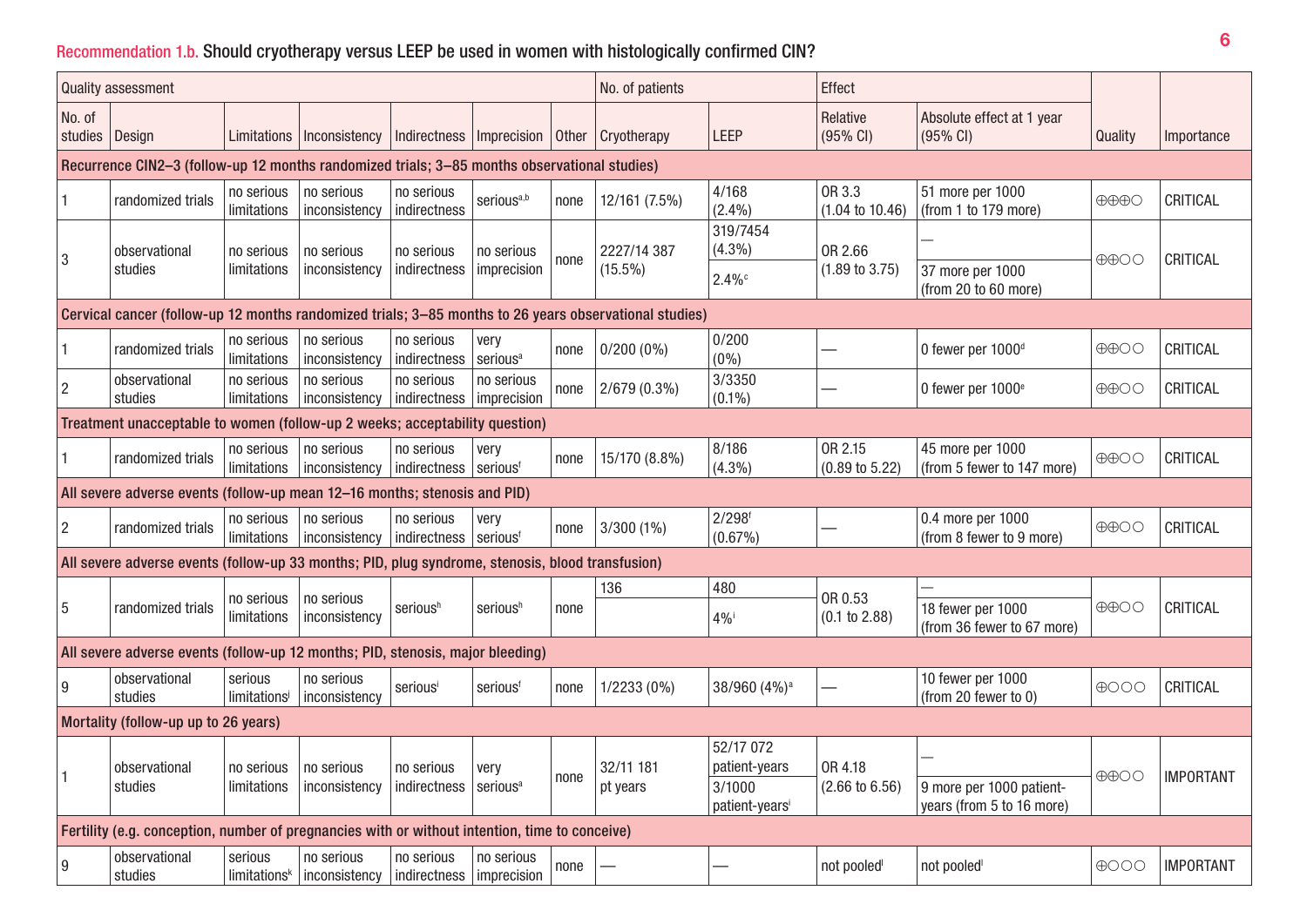|                                                                      | <b>Quality assessment</b>                                                                                        |                                  |                             |                                                     |                        |       | No. of patients          |                       | Effect                                |                                                 |                                   |                  |
|----------------------------------------------------------------------|------------------------------------------------------------------------------------------------------------------|----------------------------------|-----------------------------|-----------------------------------------------------|------------------------|-------|--------------------------|-----------------------|---------------------------------------|-------------------------------------------------|-----------------------------------|------------------|
| No. of<br>studies                                                    | Design                                                                                                           | Limitations                      | Inconsistency               | Indirectness   Imprecision                          |                        | Other | <b>Cryotherapy</b>       | LEEP                  | Relative<br>(95% CI)                  | Absolute effect at 1 year<br>$(95% \text{ Cl})$ | Quality                           | Importance       |
|                                                                      | Recurrence all CIN (follow-up mean 12–16 months randomized controlled trials; 3–85 months observational studies) |                                  |                             |                                                     |                        |       |                          |                       |                                       |                                                 |                                   |                  |
| $\overline{2}$                                                       | randomized trials                                                                                                | no serious                       | no serious                  | no serious                                          | serious <sup>a,b</sup> | none  | 51/300 (17%)             | 27/298 (9.1%)         | OR 2.14                               | 85 more per 1000 (from 4<br>fewer to 211 more)  | $\bigoplus\bigoplus\bigodot$      | <b>IMPORTANT</b> |
|                                                                      |                                                                                                                  | limitations                      | inconsistency               | indirectness                                        |                        |       |                          | $4\%$                 | $(1.05 \text{ to } 4.33)$             | 42 more per 1000<br>(from 2 to 113 more)        |                                   |                  |
| $5\phantom{.0}$                                                      | observational                                                                                                    | no serious                       | no serious                  | no serious                                          | no serious             | none  | 2296/14604<br>$(15.7\%)$ | 356/7689<br>$(4.6\%)$ | OR 2.62                               |                                                 | $\bigoplus$ OO                    | <b>IMPORTANT</b> |
|                                                                      | studies                                                                                                          | limitations                      | inconsistency               | indirectness                                        | imprecision            |       |                          | $4\%$                 | (2.32 to 2.97)                        | 58 more per 1000<br>(from 48 to 70 more)        |                                   |                  |
|                                                                      | Spontaneous abortion (inferred from severe preterm delivery <32/34 weeks) <sup>m</sup>                           |                                  |                             |                                                     |                        |       |                          |                       |                                       |                                                 |                                   |                  |
|                                                                      | observational                                                                                                    | no serious                       | no serious                  | very                                                |                        |       | 680                      | 3997                  | RR 0.56                               |                                                 |                                   |                  |
| 6                                                                    | studies                                                                                                          | limitations                      | inconsistency               | serioush,j                                          | serious <sup>9</sup>   | none  |                          | $7\%$                 | $(0.23 \text{ to } 1.36)$             | 33 fewer per 1000 (from 58<br>fewer to 27 more) | $\bigoplus$ OOO                   | <b>IMPORTANT</b> |
|                                                                      | Pain or minor infections (requiring local treatment; follow-up mean 12-16 months)                                |                                  |                             |                                                     |                        |       |                          |                       |                                       |                                                 |                                   |                  |
| $\overline{2}$                                                       | randomized trials                                                                                                | no serious<br><b>limitations</b> | no serious<br>inconsistency | no serious<br>indirectness serious <sup>a</sup>     | very                   | none  | $0/309(0\%)$             | 0/316<br>$(0\%)$      |                                       | 0 fewer per 1000f                               | $\bigoplus$ OO                    | <b>IMPORTANT</b> |
|                                                                      | CIN1 (follow-up 12 months)                                                                                       |                                  |                             |                                                     |                        |       |                          |                       |                                       |                                                 |                                   |                  |
| -1                                                                   | randomized trials                                                                                                | no serious<br>limitations        | no serious<br>inconsistency | no serious<br>  indirectness   serious <sup>a</sup> | very                   | none  | $6/300(2\%)$             | 2/298 (0.7%)          | OR 2.74<br>$(0.62 \text{ to } 12.07)$ | 12 more per 1000 (from 3<br>fewer to 71 more)   | $\oplus \oplus \bigcirc \bigcirc$ | <b>IMPORTANT</b> |
|                                                                      | Resource use - not measured                                                                                      |                                  |                             |                                                     |                        |       |                          |                       |                                       |                                                 |                                   |                  |
| Maternal morbidity - not measured                                    |                                                                                                                  |                                  |                             |                                                     |                        |       |                          |                       |                                       |                                                 |                                   |                  |
| Referrals after treatment for complications - not measured           |                                                                                                                  |                                  |                             |                                                     |                        |       |                          |                       |                                       |                                                 |                                   |                  |
| Treatment unacceptable to women assessed by providers - not measured |                                                                                                                  |                                  |                             |                                                     |                        |       |                          |                       |                                       |                                                 |                                   |                  |
|                                                                      | HIV transmission (HIV acquisition, HIV shedding) – not measured                                                  |                                  |                             |                                                     |                        |       |                          |                       |                                       |                                                 |                                   |                  |

<sup>1</sup> Few events and participants. <sup>2</sup> Observational studies show similar results therefore only downgraded once for imprecision. <sup>3</sup> Recurrence rate at 12 months from randomized controlled trials. <sup>4</sup> Confidence intervals n Large cohort study showed risk of cervical cancer greater (OR 2.98, 2.09 to 4.26) with cryotherapy compared to other modalities (which included LEEP). <sup>6</sup> Few participants with confidence intervals including more or fewer women. 7 1 study reports a major infection requiring antibiotics but did not indicate if with cryotherapy or LEEP, assumed major in both. 8 Comparison is between studies of cryotherapy to another treatment versus another t ment to LEEP. <sup>9</sup> Rate of events from observational studies of LEEP at 12 months. <sup>10</sup>Comparison is between observational studies evaluating only one intervention . <sup>11</sup> Systematic review of observational studies with cont no significant differences in total number of pregnancies and time to conceive with LEEP compared to no treatment. With cryotherapy no control, 7 studies found 180 women out of 1029 pregnant (2 to 42% over 1 year). 12 Surrogate outcome used as preterm delivery. Systematic review and 2 new observational studies included in analysis; not all women CIN histologically confirmed. Also from observational studies with no control of cryotherapy – 7 studies report 0 to 15% of pregnancies resulted in spontaneous abortion (over 1 year) – average baseline risk of 7% used to calculate effects.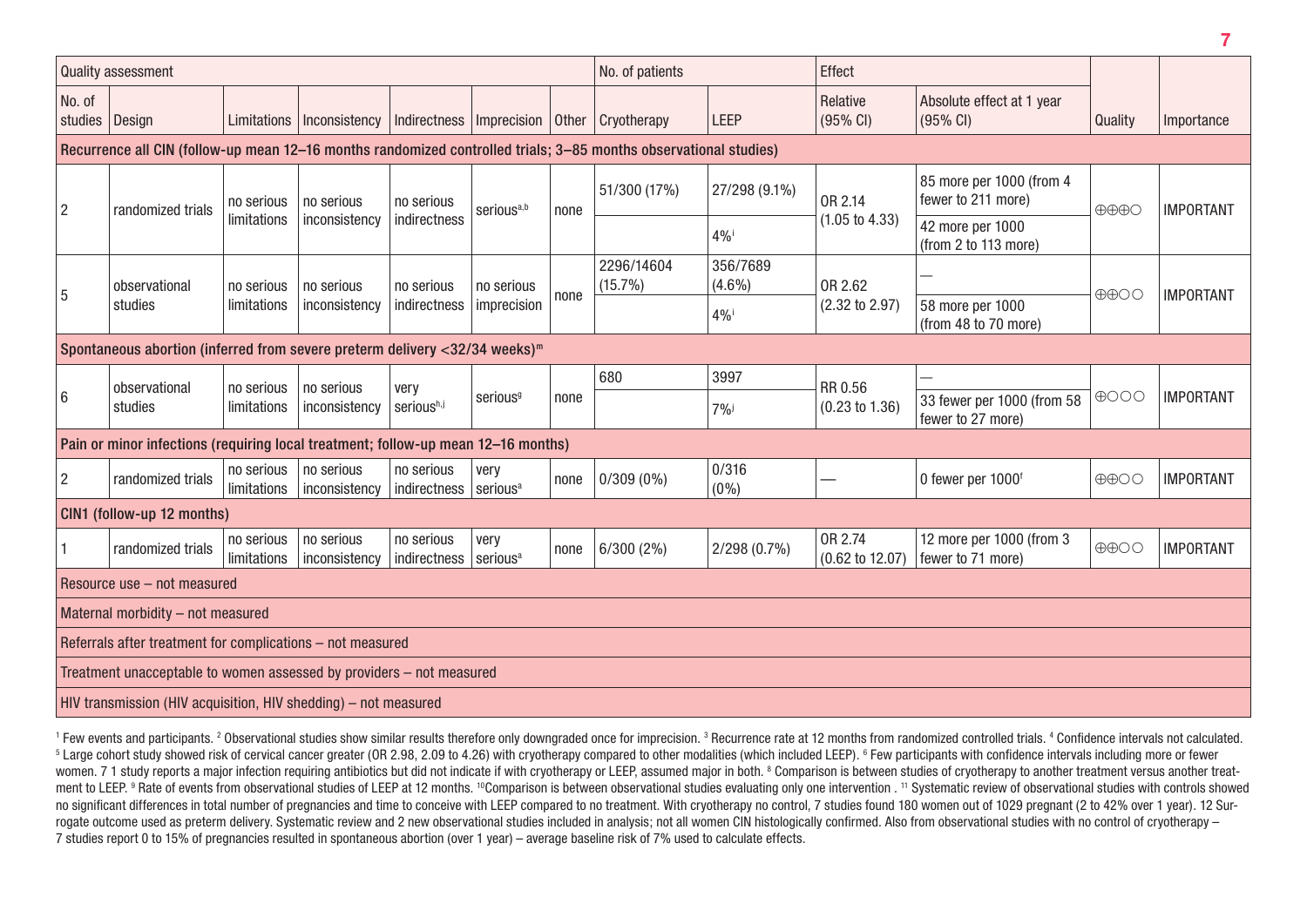#### Recommendation 2. In women who have histologically confirmed CIN, are there differences in recurrence of CIN by lesion size?

Note: Small lesion defined as <25% covered, 1 quadrant or 1 degree. Moderate lesion defined as 25 to 75% covered, 2 quadrants, 2 degree or <25 to 30mm. Large lesion defined as >75% covered, large lesion, >2 quadrants, >25 to 30mm.

Meta-analysis of the proportion of women who had recurrence/persistence of CIN at 1 year shows a significant interaction among different lesion sizes.

At 1 year post cryotherapy, recurrence rate was greatest in women who had a large lesion. Recurrence rate of all grades of CIN in women with a

- small lesion is  $6\%$  (from  $5$  to  $7\%$ );
- moderate lesion is  $7\%$  (from 6 to  $8\%$ );
- large lesion is  $18\%$  (from 13 to  $23\%$ ).

#### Small lesion

| Quality assessment                         |                          |                             |                               |                   | $\overline{\phantom{a}}$ No. of patients     | Absolute effect at 1 year |                  |            |  |  |
|--------------------------------------------|--------------------------|-----------------------------|-------------------------------|-------------------|----------------------------------------------|---------------------------|------------------|------------|--|--|
| No. of studies                             | Design                   | Limitations                 | Indirectness<br>Inconsistency | Imprecision other | (raw data)                                   | $(95\% \, \text{Cl})$     | Quality          | Importance |  |  |
| Recurrence all CIN (follow-up 4-84 months) |                          |                             |                               |                   |                                              |                           |                  |            |  |  |
|                                            | observational<br>studies | l no serious<br>limitations | serious <sup>1</sup>          | 231/1705<br>(14%) | 60 per 1000<br>$\frac{1}{2}$ (from 50 to 70) | $\bigoplus$ OOO           | <b>IMPORTANT</b> |            |  |  |

 $^{\rm 1}$  There was high heterogeneity/inconsistency in results across these studies ( $\it I$ =72%).

#### Moderate lesion

| Quality assessment                         |                          |                             |                                      |                       | No. of patients      | Absolute effect at 1 year      |                 |                  |  |  |
|--------------------------------------------|--------------------------|-----------------------------|--------------------------------------|-----------------------|----------------------|--------------------------------|-----------------|------------------|--|--|
| No. of studies                             | Design                   | Limitations                 | Inconsistency<br>Indirectness        | $Imprecision$   Other | (raw data)           | $(95% \, \text{Cl})$           | Quality         | Importance       |  |  |
| Recurrence all CIN (follow-up 4-84 months) |                          |                             |                                      |                       |                      |                                |                 |                  |  |  |
|                                            | observational<br>studies | l no serious<br>limitations | serious <sup>1</sup><br>indirectness | none<br>  imprecision | 225/2211<br>$(10\%)$ | 70 per 1000<br>(from 60 to 80) | $\bigoplus$ OOO | <b>IMPORTANT</b> |  |  |

 $^{\rm 1}$  There was high heterogeneity/inconsistency in results across these studies ( $\it I$ =76%).

#### Large lesion

| Quality assessment                         |                          |                           |                         |                   | No. of patients                  | Absolute effect at 1 year |                  |            |  |  |
|--------------------------------------------|--------------------------|---------------------------|-------------------------|-------------------|----------------------------------|---------------------------|------------------|------------|--|--|
| No. of studies                             | Design                   | Limitations               | Inconsistency           | Imprecision other | (raw data)                       | $ (95\% \text{ Cl}) $     | Quality          | Importance |  |  |
| Recurrence all CIN (follow-up 4-84 months) |                          |                           |                         |                   |                                  |                           |                  |            |  |  |
|                                            | observational<br>studies | no serious<br>limitations | serious<br>indirectness | 52/246<br>(21%)   | 18 per 1000<br>(from 130 to 230) | $\Theta$ OOC              | <b>IMPORTANT</b> |            |  |  |

 $^{\rm 1}$  There was high heterogeneity/inconsistency in results across these studies (/²=64%).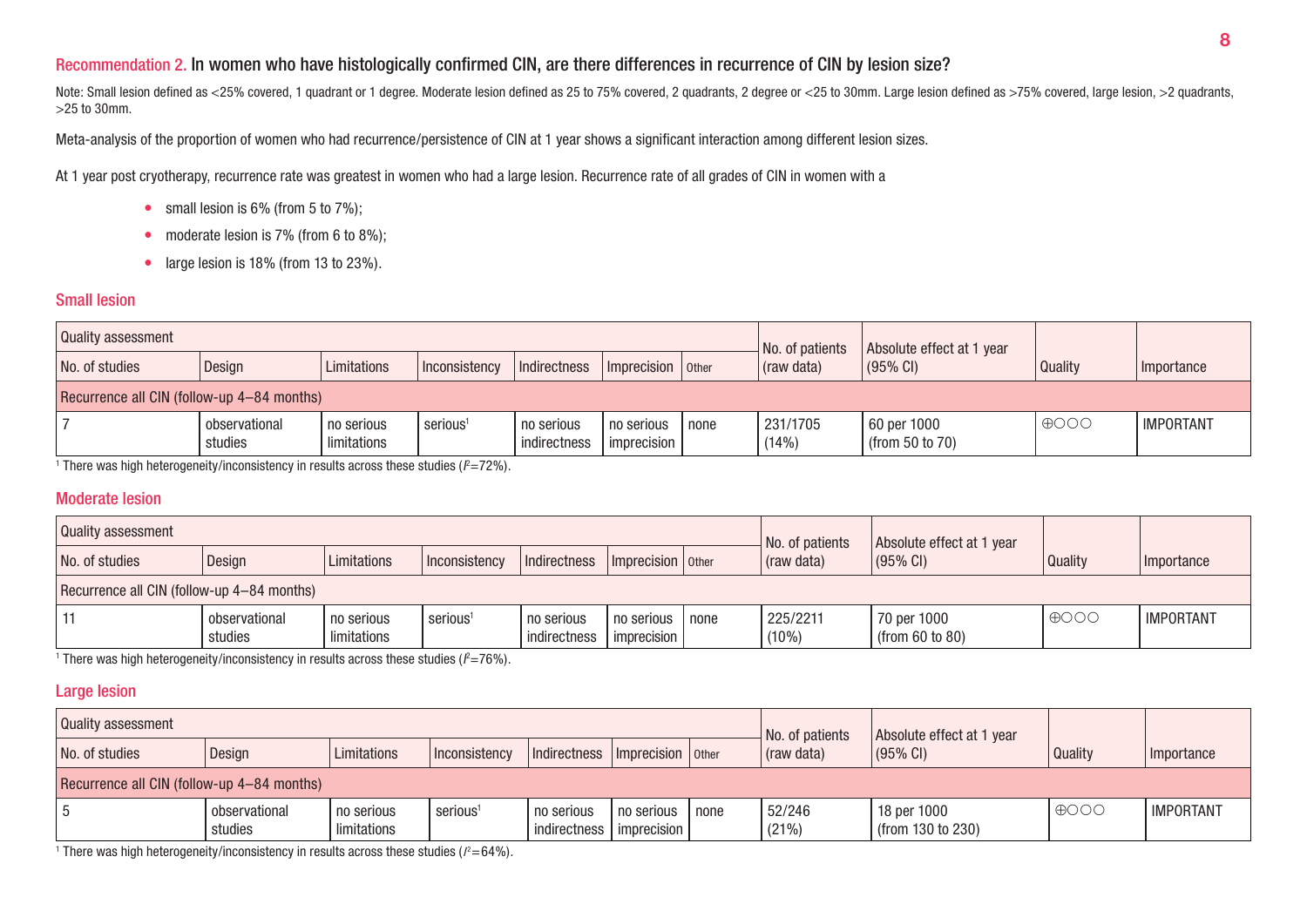Recommendation 3.a and 3.b In women who have histologically confirmed CIN, are there differences in recurrence of CIN when the lesion extends into the endocervical canal? Note: Positive ECC indicated a lesion that extended into the endocervical canal.

#### **Summary**

Meta-analysis of the proportion of women with a lesion that DOES or DOES NOT extend into the endocervical canal showed a significant interaction between these two groups for recurrence of all grades of CIN at 1 year.

At 1 year post cryotherapy, the recurrence rate in women was higher in women with endocervical canal extension. Recurrence of all grades of CIN at 1 year in women with a lesion that is:

- $\bullet$  ECC positive is 16% (from 13 to 20%);
- $\bullet$  ECC negative is 6% (from 5 to 6%).

There was however, inconsistency across studies in both groups of women which could not be explained and therefore decreases our confidence in these results.

#### Cryotherapy in women with a lesion that extends into the endocervical canal (positive ECC)

|                   | Quality assessment                         |                           |                      |                            |                           |       |                               |                                                  |                |                  |
|-------------------|--------------------------------------------|---------------------------|----------------------|----------------------------|---------------------------|-------|-------------------------------|--------------------------------------------------|----------------|------------------|
| No. of<br>studies | Design                                     | Limitations               | Inconsistency        | Indirectness               | Imprecision               | Other | No. of patients<br>(raw data) | Absolute effect at 1 year<br>$(95\% \text{ Cl})$ | <b>Quality</b> | Importance       |
|                   | Recurrence all CIN (follow-up 4-84 months) |                           |                      |                            |                           |       |                               |                                                  |                |                  |
| 9                 | <i>cobservational</i><br>studies           | no serious<br>limitations | serious <sup>1</sup> | no serious<br>indirectness | no serious<br>imprecision | none  | 63/302<br>(21%)               | 160 per 1000<br>$\frac{1}{2}$ (from 130 to 200)  | $\theta$ 000   | <b>IMPORTANT</b> |

<sup>1</sup> There was high heterogeneity/inconsistency in results across these studies ( $l^2$  = 80%).

#### Cryotherapy in women with a lesion that DOES NOT extend into the endocervical canal (negative ECC)

|                   | Quality assessment                         |                           |                      |                            |                             |       |                               |                                                  |                 |                  |
|-------------------|--------------------------------------------|---------------------------|----------------------|----------------------------|-----------------------------|-------|-------------------------------|--------------------------------------------------|-----------------|------------------|
| No. of<br>studies | Design                                     | Limitations               | Inconsistency        | Indirectness               | Imprecision                 | Other | No. of patients<br>(raw data) | Absolute effect at 1 year<br>$(95\% \text{ Cl})$ | Quality         | Importance       |
|                   | Recurrence all CIN (follow-up 4-84 months) |                           |                      |                            |                             |       |                               |                                                  |                 |                  |
| 33                | <i>I</i> observational<br>studies          | no serious<br>limitations | serious <sup>1</sup> | no serious<br>indirectness | l no serious<br>imprecision | none  | 1086/10901<br>$(10\%)$        | 60 per 1000<br>(from 50 to 60)                   | $\bigoplus$ OOO | <b>IMPORTANT</b> |

<sup>1</sup> There was high heterogeneity/inconsistency in results across these studies ( $l^2$ =90%).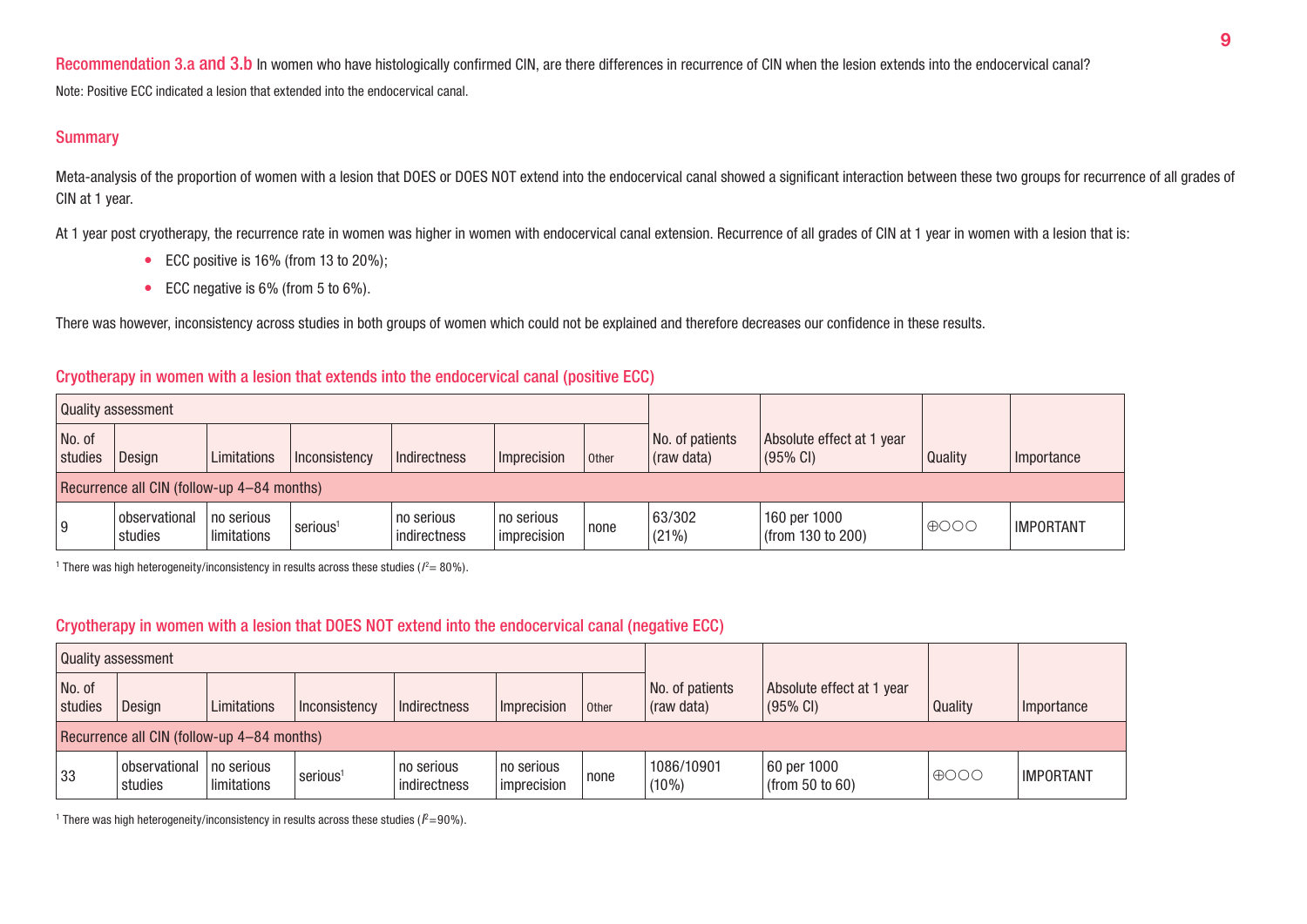## Recommendation 4. Should cryotherapy using a double versus single freeze technique be used in women with histologically confirmed CIN?

| <b>Quality assessment</b> |                                               |                                     |                                                                              |                            |                           |       | No. of patients          |               | Effect                               |                                                      |                              |                  |
|---------------------------|-----------------------------------------------|-------------------------------------|------------------------------------------------------------------------------|----------------------------|---------------------------|-------|--------------------------|---------------|--------------------------------------|------------------------------------------------------|------------------------------|------------------|
| No. of<br>studies         | Design                                        | Limitations                         | Inconsistency                                                                | Indirectness               | Imprecision               | Other | Double freeze            | Single freeze | Relative<br>(95% CI)                 | Absolute effect at<br>1 year(95% CI)                 | Quality                      | Importance       |
|                           | Resource use - not measured                   |                                     |                                                                              |                            |                           |       |                          |               |                                      |                                                      |                              |                  |
|                           | Recurrence CIN II-III (follow-up 3-12 months) |                                     |                                                                              |                            |                           |       |                          |               |                                      |                                                      |                              |                  |
| $\mathbf{3}$              | randomized<br>trials                          | serious <sup>1</sup>                | no serious<br>inconsistency                                                  | no serious<br>indirectness | no serious<br>imprecision | none  | 35/429 (8.2%)            | 27/91 (30%)   | OR 0.40<br>$(0.22 \text{ to } 0.75)$ | 152 fewer per 1000<br>(from 56 to 212<br>fewer)      | $\oplus\oplus\oplus\bigcirc$ | CRITICAL         |
|                           | Cervical Cancer (follow-up 3-42 months)       |                                     |                                                                              |                            |                           |       |                          |               |                                      |                                                      |                              |                  |
| $\mathbf{3}$              | randomized<br>trials                          | serious <sup>1</sup>                | no serious<br>inconsistency                                                  | no serious<br>indirectness | serious <sup>2</sup>      | none  | $0/510(0\%)$             | 0/152(0%)     | $\qquad \qquad -$                    | 0 per 1000 <sup>3</sup>                              | $\bigoplus$ $\bigodot$       | CRITICAL         |
|                           |                                               |                                     | All severe adverse events (including major bleeding, major infections, etc.) |                            |                           |       |                          |               |                                      |                                                      |                              |                  |
| 5                         | randomized<br>trials                          | no serious<br>limitations           | no serious<br>inconsistency                                                  | serious <sup>4</sup>       | serious <sup>2</sup>      | none  | 5/190 (2.6%)             | 2/135(1.5%)   |                                      | 20 fewer per 1000<br>(73 fewer to 33<br>$more)^5$    | $\oplus$ OO                  | CRITICAL         |
|                           |                                               |                                     | Fertility (number of pregnancies with or without intention)                  |                            |                           |       |                          |               |                                      |                                                      |                              |                  |
| 5                         | observational<br>studies                      | serious<br>limitations <sup>6</sup> | no serious<br>inconsistency                                                  | serious <sup>6</sup>       | serious <sup>7</sup>      | none  | 77/5907 (13%)            | 47/1237 (38%) | not pooled                           |                                                      | $\bigoplus$ OOO              | CRITICAL         |
|                           | Recurrence all CIN (follow-up 12-110 months)  |                                     |                                                                              |                            |                           |       |                          |               |                                      |                                                      |                              |                  |
| $\overline{4}$            | randomized<br>trials                          | serious <sup>2</sup>                | no serious<br>inconsistency                                                  | no serious<br>indirectness | no serious<br>imprecision | none  | 48/510 (9%)              | 43/152 (28%)  | OR 0.37<br>$(0.21 \text{ to } 0.63)$ | 156 fewer per 1000<br>(from 84 to 206<br>fewer)      | $\bigoplus\bigoplus\bigodot$ | CRITICAL         |
|                           | Spontaneous abortions per pregnancies         |                                     |                                                                              |                            |                           |       |                          |               |                                      |                                                      |                              |                  |
| 5                         | observational<br>studies                      | no serious<br>limitations           | no serious<br>inconsistency                                                  | serious <sup>6</sup>       | serious <sup>2</sup>      | none  | 4/145(3%)                | 1/8(13%)      | not pooled                           |                                                      | $\bigoplus$ OOO              | <b>IMPORTANT</b> |
|                           | Pain (requiring local treatment)              |                                     |                                                                              |                            |                           |       |                          |               |                                      |                                                      |                              |                  |
| $\overline{2}$            | randomized<br>trials                          | no serious<br>limitations           | no serious<br>inconsistency                                                  | serious <sup>4</sup>       | serious <sup>2</sup>      | none  | $0/100(0\%)$             | 5/100(5%)     |                                      | 40 fewer per 1000<br>(from 112 fewer to<br>320 more) | $\bigoplus$ OO               | <b>IMPORTANT</b> |
| 8                         | <b>Observational</b><br>studies               | serious <sup>6</sup><br>limitations | no serious<br>inconsistency                                                  | Serious <sup>6</sup>       | serious <sup>2</sup>      | none  | 167/2311 (7%) 0/138 (0%) |               |                                      | 110 more per 1000<br>(from 64 to 156<br>more)        | $\bigoplus$ OOO              | <b>IMPORTANT</b> |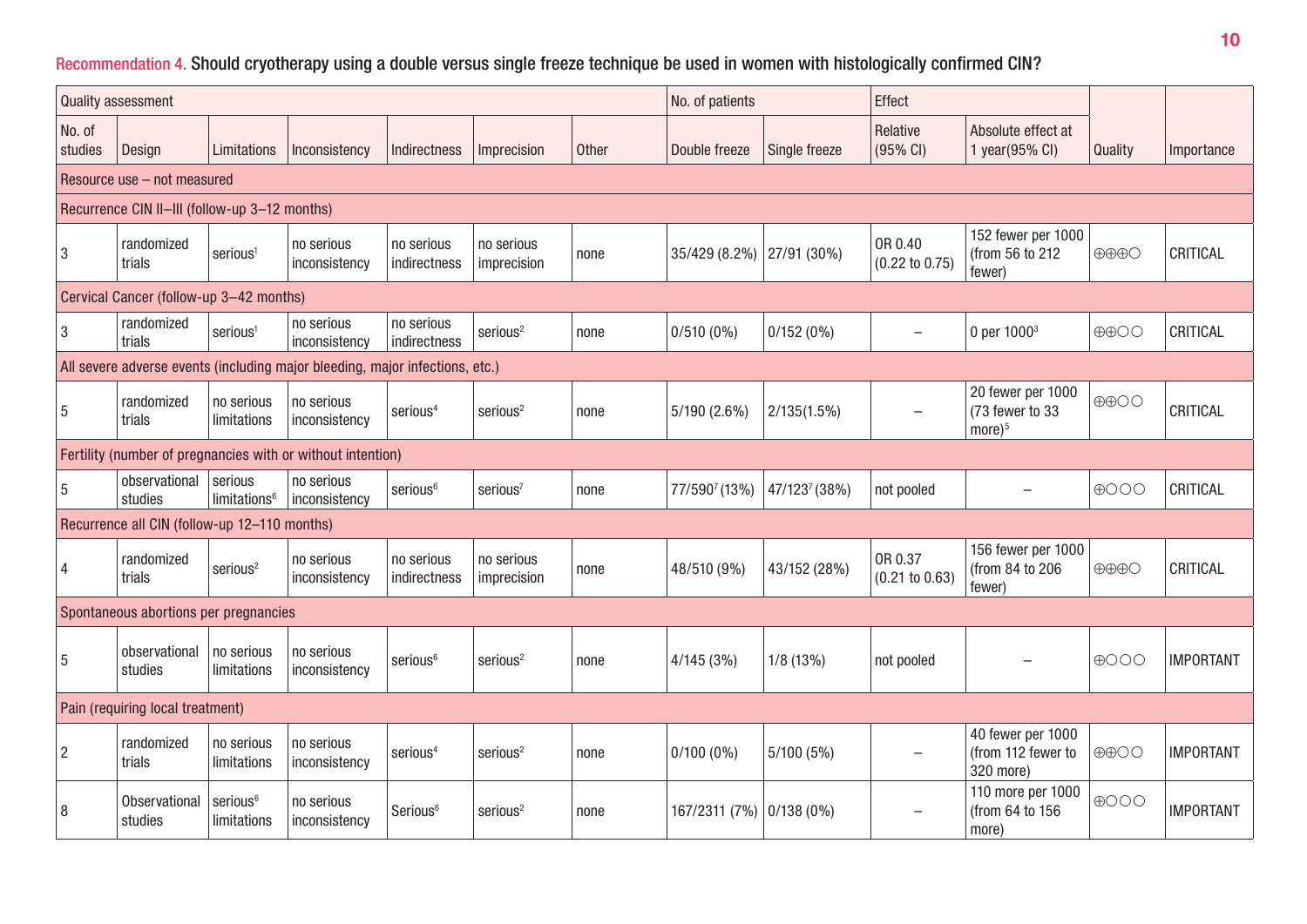| <b>Quality assessment</b> |                                                       |                                     |                                                                         |                            |                      |       | No. of patients       |                    | Effect                               |                                                     |                                   |                  |
|---------------------------|-------------------------------------------------------|-------------------------------------|-------------------------------------------------------------------------|----------------------------|----------------------|-------|-----------------------|--------------------|--------------------------------------|-----------------------------------------------------|-----------------------------------|------------------|
| No. of<br>studies         | Design                                                | Limitations                         | Inconsistency                                                           | Indirectness               | Imprecision          | Other | Double freeze         | Single freeze      | Relative<br>$(95% \text{ Cl})$       | Absolute effect at<br>1 year(95% CI)                | Quality                           | Importance       |
|                           | Minor infection (requiring outpatient treatment only) |                                     |                                                                         |                            |                      |       |                       |                    |                                      |                                                     |                                   |                  |
|                           | observational<br>studies                              | serious<br>limitations <sup>6</sup> | no serious<br>inconsistency                                             | serious <sup>6</sup>       | serious <sup>2</sup> | none  | 153/3486<br>$(4.4\%)$ | 4/243<br>$(1.6\%)$ |                                      | 20 per 1000 more<br>(from 4 to 36 more)             | $\bigoplus$ OOO                   | <b>IMPORTANT</b> |
| CIN <sub>I</sub>          |                                                       |                                     |                                                                         |                            |                      |       |                       |                    |                                      |                                                     |                                   |                  |
|                           | randomized<br>trials                                  | serious <sup>2</sup>                | no serious<br>inconsistency                                             | no serious<br>indirectness | serious <sup>2</sup> | none  | 8/48<br>(17%)         | 6/27<br>(22%)      | OR 0.70<br>$(0.21 \text{ to } 2.28)$ | 56 more per 1000<br>(from 166 fewer to<br>172 more) | $\oplus \oplus \bigcirc \bigcirc$ | <b>IMPORTANT</b> |
|                           |                                                       |                                     | Treatment unacceptable to women (acceptability question) – not measured |                            |                      |       |                       |                    |                                      |                                                     |                                   |                  |
|                           |                                                       |                                     | Referrals after treatment for complications - not measured              |                            |                      |       |                       |                    |                                      |                                                     |                                   |                  |
|                           |                                                       |                                     | Treatment unacceptable to women assessed by providers – not measured    |                            |                      |       |                       |                    |                                      |                                                     |                                   |                  |
|                           |                                                       |                                     | HIV transmission (HIV acquisition, HIV shedding) – not measured         |                            |                      |       |                       |                    |                                      |                                                     |                                   |                  |
|                           | Maternal morbidity - not measured                     |                                     |                                                                         |                            |                      |       |                       |                    |                                      |                                                     |                                   |                  |

<sup>1</sup> The methodological quality of the included study is low. The method of randomization, allocation concealment, blinding, dealing with incomplete outcome data is inadequate. <sup>2</sup> Few participants with confidence intervals more or fewer women. 3 Confidence intervals not calculated. 4 Indirect estimation from two randomized trials comparing single freeze cryotherapy versus laser ablation and double freeze cryotherapy versus laser ablation. 5 from observational uncontrolled studies yield similar estimates. 『Indirect estimation from observational studies with no independent control. 7 This is data from uncontrolled observational studies the number of pregnancies double freeze cryotherapy group ranged from 2 to 16 while it was 38 in the single freeze cryotherapy study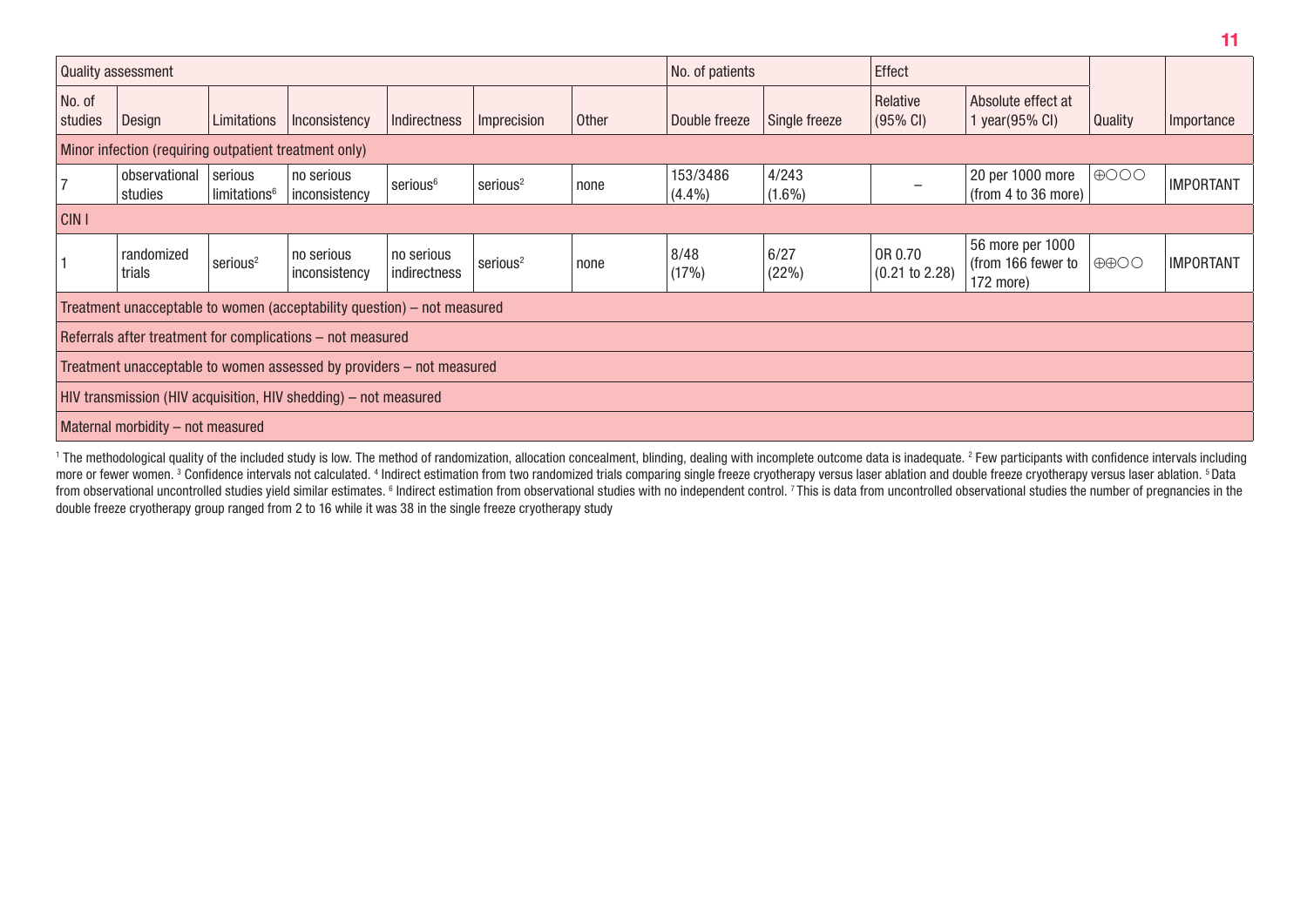## Recommendation 5. Should nitrous oxide versus carbon dioxide be used in cryotherapy to treat women with histologically confirmed CIN?

| <b>Quality assessment</b> |                                             |                                     |                                                                                         |                           |                                                                                                                             |       | No. of patients          |                      | Effect                    |                                                   |                 |                  |
|---------------------------|---------------------------------------------|-------------------------------------|-----------------------------------------------------------------------------------------|---------------------------|-----------------------------------------------------------------------------------------------------------------------------|-------|--------------------------|----------------------|---------------------------|---------------------------------------------------|-----------------|------------------|
| No. of<br>studies         | Design                                      | Limitations                         | Inconsistency                                                                           | Indirectness              | Imprecision                                                                                                                 | Other | Nitrous oxide            | Carbon<br>dioxide    | Relative<br>(95% CI)      | Absolute effect at 1 year<br>(95% CI)             | Quality         | Importance       |
|                           | Recurrence CIN II-III (follow-up 12 months) |                                     |                                                                                         |                           |                                                                                                                             |       |                          |                      |                           |                                                   |                 |                  |
|                           | observational                               | serious                             |                                                                                         |                           | no serious                                                                                                                  |       | 219/4815<br>$(4.5\%)$    | 70/912<br>(7.7%)     | OR 0.67 !                 |                                                   |                 |                  |
| 17                        | studies                                     | limitations <sup>1</sup>            | serious <sup>2</sup>                                                                    | very serious <sup>3</sup> | imprecision                                                                                                                 | none  |                          | $3\%^{4}$            | $(0.38 \text{ to } 1.18)$ | 10 fewer per 1000<br>(from 19 fewer to 6<br>more) | $\bigoplus$ OOO | CRITICAL         |
|                           | Cervical Cancer (follow-up to 10 years)     |                                     |                                                                                         |                           |                                                                                                                             |       |                          |                      |                           |                                                   |                 |                  |
| 15                        | observational<br>studies                    | serious<br>limitations <sup>1</sup> | no serious<br>inconsistency                                                             | very serious <sup>3</sup> | no serious<br>imprecision                                                                                                   | none  | 11/5578<br>$(0.2\%)$     | 2/853<br>$(0.23\%)$  | not pooled                | not pooled                                        | $\bigoplus$ OOO | CRITICAL         |
|                           |                                             |                                     |                                                                                         |                           | All severe adverse events (follow-up 12 months; major infections and bleeding, pelvic inflammatory disease, stenosis, etc.) |       |                          |                      |                           |                                                   |                 |                  |
| 13                        | observational<br>studies                    | serious<br>limitations <sup>1</sup> | no serious<br>inconsistency                                                             | very serious <sup>3</sup> | no serious<br>imprecision                                                                                                   | none  | 21/5080<br>$(0.41\%)$    | 2/1434<br>$(0.14\%)$ |                           | 0 fewer per 1000                                  | $\bigoplus$ OOO | CRITICAL         |
|                           |                                             |                                     | Major infection (follow-up 12 months; (requiring hospitalization or blood transfusion)) |                           |                                                                                                                             |       |                          |                      |                           |                                                   |                 |                  |
| 13                        | observational<br>studies                    | serious<br>limitations <sup>1</sup> | no serious<br>inconsistency                                                             | very serious <sup>3</sup> | no serious<br>imprecision                                                                                                   | none  | 8/4634<br>$(0.17\%)$     | 2/1434<br>$0.14\%$   |                           | 0 fewer per 1000                                  | $\bigoplus$ OOO | CRITICAL         |
|                           |                                             |                                     | Major bleeding (follow-up 12 months; (requiring hospitalization or blood transfusion))  |                           |                                                                                                                             |       |                          |                      |                           |                                                   |                 |                  |
| 11                        | observational<br>studies                    | serious<br>limitations <sup>1</sup> | no serious<br>inconsistency                                                             | very serious <sup>3</sup> | no serious<br>imprecision                                                                                                   | none  | 2/2877<br>$(0.07\%)$     | 0/1332<br>$(0\%)$    | $\overline{\phantom{m}}$  | 0 fewer per 1000                                  | $\oplus$ OO     | CRITICAL         |
|                           | Recurrence all CIN (follow-up 12 months)    |                                     |                                                                                         |                           |                                                                                                                             |       |                          |                      |                           |                                                   |                 |                  |
|                           | observational                               | serious                             |                                                                                         |                           | no serious                                                                                                                  |       | 1156/10848<br>$(10.7\%)$ | 91/1090<br>$(8.3\%)$ | OR 1.2                    |                                                   |                 |                  |
| 32                        | studies                                     | limitations <sup>1</sup>            | serious <sup>2</sup>                                                                    | very serious <sup>3</sup> | imprecision                                                                                                                 | none  |                          | $5\%^{4}$            | (0.96)<br>1.50)           | 10 more per 1000<br>(from 2 fewer to 25<br>more)  | $\bigoplus$ OOO | <b>IMPORTANT</b> |
|                           | Minor infections (follow-up 12 months)      |                                     |                                                                                         |                           |                                                                                                                             |       |                          |                      |                           |                                                   |                 |                  |
| 10                        | observational<br>studies                    | serious<br>limitations <sup>1</sup> | no serious<br>inconsistency                                                             | very serious <sup>3</sup> | no serious<br>imprecision                                                                                                   | none  | 58/2500<br>$(0.48\%)$    | 95/1332<br>$(7.1\%)$ |                           | 20 fewer per 1000<br>(from 30 to 10 fewer)        | $\bigoplus$ OOO | <b>IMPORTANT</b> |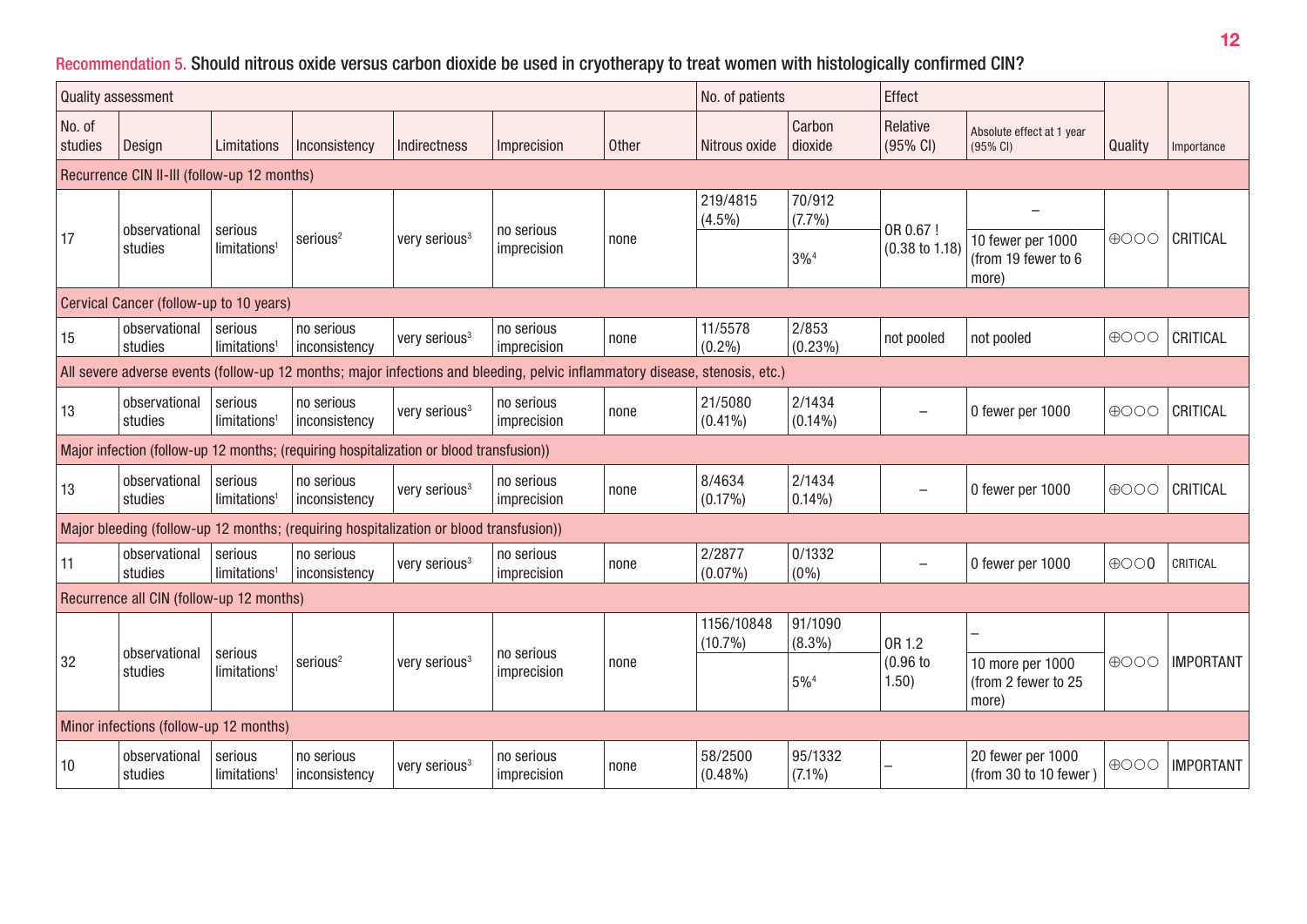| CIN I (follow-up 12 months)                                   |                                                                   |                                     |                                                                                   |                           |                           |      |                       |                     |                                    |                                                  |                 |                  |
|---------------------------------------------------------------|-------------------------------------------------------------------|-------------------------------------|-----------------------------------------------------------------------------------|---------------------------|---------------------------|------|-----------------------|---------------------|------------------------------------|--------------------------------------------------|-----------------|------------------|
| 14                                                            | observational<br>studies                                          | serious<br>limitations <sup>1</sup> | serious <sup>2</sup>                                                              | very serious <sup>3</sup> | no serious<br>imprecision | none | 368/4909<br>$(7.5\%)$ | 44/912<br>$(4.8\%)$ | <b>OR1</b><br>$(0.58)$ to<br>1.73) | 0 fewer per 1000<br>(from 8 fewer to 15<br>more) | $\bigoplus$ OOO | <b>IMPORTANT</b> |
| Mortality $-$ not measured <sup>5</sup>                       |                                                                   |                                     |                                                                                   |                           |                           |      |                       |                     |                                    |                                                  |                 |                  |
| Fertility (e.g. conception) – not measured <sup>5</sup>       |                                                                   |                                     |                                                                                   |                           |                           |      |                       |                     |                                    |                                                  |                 |                  |
| Spontaneous abortion $-$ not measured <sup>5</sup>            |                                                                   |                                     |                                                                                   |                           |                           |      |                       |                     |                                    |                                                  |                 |                  |
| Resource use - not measured                                   |                                                                   |                                     |                                                                                   |                           |                           |      |                       |                     |                                    |                                                  |                 |                  |
| Treatment unacceptable to women $-$ not measured <sup>5</sup> |                                                                   |                                     |                                                                                   |                           |                           |      |                       |                     |                                    |                                                  |                 |                  |
|                                                               |                                                                   |                                     | Referrals after treatment for complications or follow-up treatment - not measured |                           |                           |      |                       |                     |                                    |                                                  |                 |                  |
|                                                               |                                                                   |                                     | Treatment unacceptable to women assessed by providers - not measured              |                           |                           |      |                       |                     |                                    |                                                  |                 |                  |
|                                                               |                                                                   |                                     | HIV transmission (HIV acquisition, HIV shedding) – not measured                   |                           |                           |      |                       |                     |                                    |                                                  |                 |                  |
|                                                               | Pain (requiring only local treatment) – not measured <sup>5</sup> |                                     |                                                                                   |                           |                           |      |                       |                     |                                    |                                                  |                 |                  |
|                                                               | Maternal morbidity - not measured                                 |                                     |                                                                                   |                           |                           |      |                       |                     |                                    |                                                  |                 |                  |

<sup>1</sup> Observational studies with no independent controls. <sup>2</sup> High heterogeneity among studies with nitrous oxide or with carbon dioxide. <sup>3</sup> Indirect evidence from observational studies with no control pooled and compared. risk from observational studies with no control providing carbon dioxide. <sup>5</sup> There were no studies using carbon dioxide that measured these outcomes for comparison.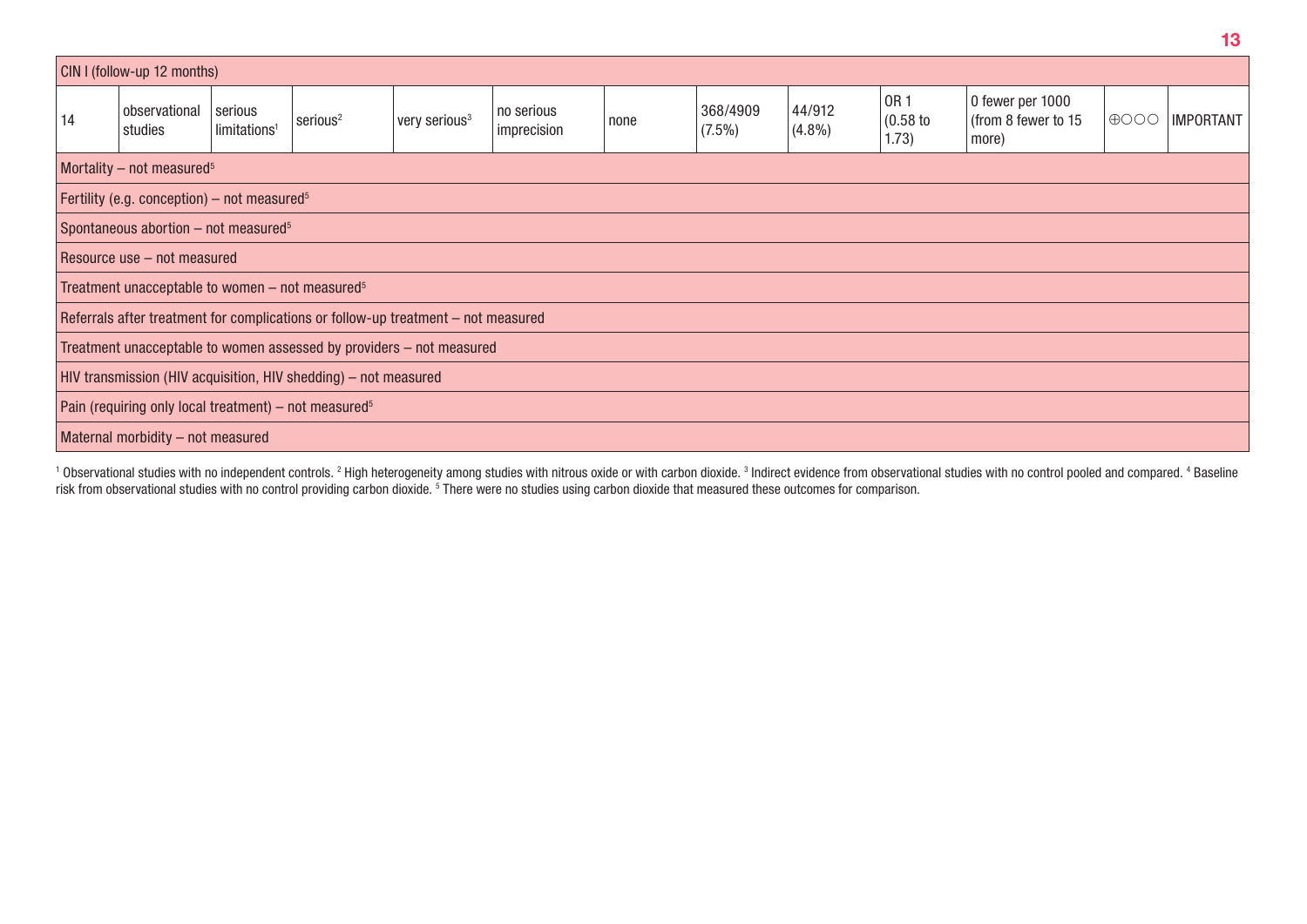## Recommendation 6. Should cryotherapy using cough technique be provided to women with histologically confirmed CIN?

|                                                                                                                 | <b>Quality assessment</b>                  |                                     |                                                                 |                                                                                                    | No. of patients                     |              | Effect                                  |                          |                           |                                                   |                 |                  |
|-----------------------------------------------------------------------------------------------------------------|--------------------------------------------|-------------------------------------|-----------------------------------------------------------------|----------------------------------------------------------------------------------------------------|-------------------------------------|--------------|-----------------------------------------|--------------------------|---------------------------|---------------------------------------------------|-----------------|------------------|
| No. of<br>studies   Design                                                                                      |                                            | Limitations                         | Inconsistency                                                   | <b>Indirectness</b>                                                                                | Imprecision                         | <b>Other</b> | Cryotherapy<br>using cough<br>technique | Cryotherapy              | Relative<br>(95% CI)      | Absolute effect at<br>1 year (95% CI)             | Quality         | Importance       |
|                                                                                                                 | CIN II, III (follow-up 4-72 months)        |                                     |                                                                 |                                                                                                    |                                     |              |                                         |                          |                           |                                                   |                 |                  |
|                                                                                                                 | observational                              | serious                             |                                                                 |                                                                                                    | no serious                          |              | 20/472 (4.2%)                           | 2546/20806<br>$(12.2\%)$ | OR 1.00                   |                                                   |                 |                  |
| 24                                                                                                              | studies                                    | limitations <sup>1</sup>            | serious <sup>2</sup>                                            | very serious <sup>1</sup>                                                                          | imprecision                         | none         |                                         | $4\%^{3}$                | $(0.58 \text{ to } 1.73)$ | 0 fewer per 1000<br>(from 16 fewer to 27<br>more) | $\bigoplus$ OOO | <b>IMPORTANT</b> |
|                                                                                                                 | Cervical carcinoma (follow-up to 10 years) |                                     |                                                                 |                                                                                                    |                                     |              |                                         |                          |                           |                                                   |                 |                  |
| 25                                                                                                              | observational<br>studies                   | serious<br>limitations <sup>1</sup> | no serious<br>inconsistency                                     | very serious <sup>1</sup>                                                                          | serious<br>imprecision <sup>4</sup> | none         | 2/472 (0.42%)                           | 19/8306<br>$(0.23\%)$    | Not pooled <sup>4</sup>   | Not pooled                                        | 0000            | <b>IMPORTANT</b> |
| All severe adverse events (follow-up 12 months; assessed with: includes major bleeding, major infections, etc.) |                                            |                                     |                                                                 |                                                                                                    |                                     |              |                                         |                          |                           |                                                   |                 |                  |
| 19                                                                                                              | observational<br>studies                   | serious<br>limitations <sup>1</sup> | serious <sup>2</sup>                                            | very serious <sup>1</sup>                                                                          | no serious<br>imprecision           | none         | 1/472 (0.21%)                           | 22/5653<br>$(0.39\%)$    |                           | 0 per 1000                                        | ⊕000            | CRITICAL         |
|                                                                                                                 |                                            |                                     | HIV transmission (HIV acquisition, HIV shedding) - not measured |                                                                                                    |                                     |              |                                         |                          |                           |                                                   |                 |                  |
|                                                                                                                 |                                            |                                     |                                                                 | Major infection (follow-up 12 months; assessed with: requiring hospital admission and antibiotics) |                                     |              |                                         |                          |                           |                                                   |                 |                  |
| 16                                                                                                              | observational<br>studies                   | serious<br>limitations <sup>1</sup> | serious <sup>2</sup>                                            | very serious <sup>1</sup>                                                                          | no serious<br>imprecision           | none         | 0/472(0%)                               | 10/4979<br>$(0.2\%)$     |                           | 50 more per 1000<br>(from 30 to 70 more)          | $\bigoplus$ OOO | <b>IMPORTANT</b> |
| <b>Major bleeding</b>                                                                                           |                                            |                                     |                                                                 |                                                                                                    |                                     |              |                                         |                          |                           |                                                   |                 |                  |
| 13                                                                                                              | observational<br>studies                   | serious<br>limitations <sup>1</sup> | serious <sup>2</sup>                                            | very serious <sup>1</sup>                                                                          | no serious<br>imprecision           | none         | 0/472(0%)                               | 2/3225<br>$(0.06\%)$     |                           | 0 per 1000                                        | $\bigoplus$ OOO | <b>IMPORTANT</b> |
|                                                                                                                 | Recurrence all CIN (follow-up 4-84 months) |                                     |                                                                 |                                                                                                    |                                     |              |                                         |                          |                           |                                                   |                 |                  |
| 54                                                                                                              | observational                              | serious                             |                                                                 |                                                                                                    | no serious                          |              | 53/472 (11.2%)                          | 3799/29544<br>$(12.9\%)$ | OR 2.75                   |                                                   |                 |                  |
|                                                                                                                 | studies                                    | limitations <sup>1</sup>            | serious <sup>2</sup>                                            | very serious <sup>1</sup>                                                                          | imprecision                         | none         |                                         | $4\%^{3}$                | $(1.89 \text{ to } 4.00)$ | 63 more per 1000<br>(from 33 to 103 more)         | $\bigoplus$ OOO | <b>IMPORTANT</b> |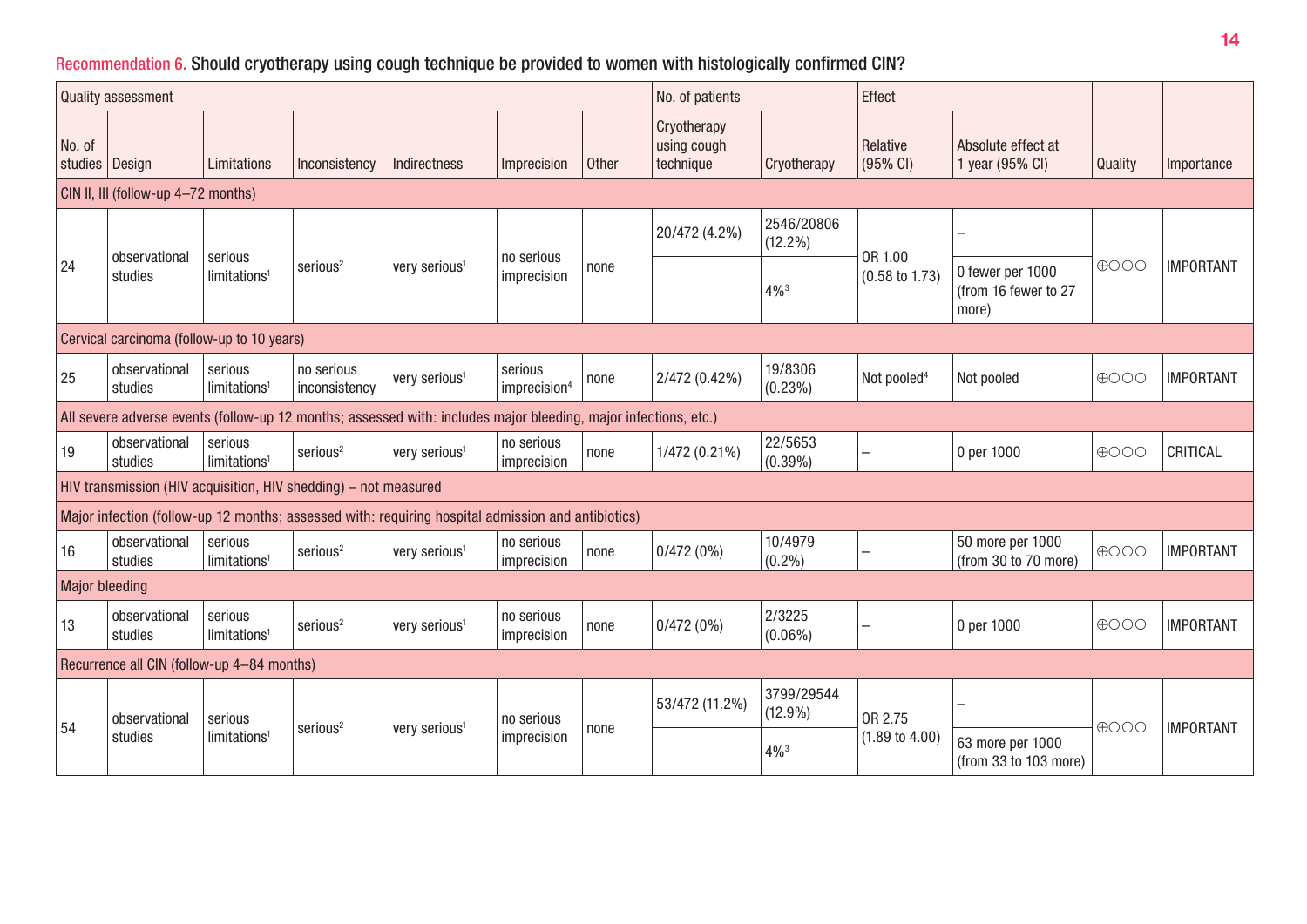|                            | <b>Quality assessment</b>                        |                                    |                                                            |                                                                                           |                           |       | No. of patients                         |                       | Effect                    |                                           |                 |                  |
|----------------------------|--------------------------------------------------|------------------------------------|------------------------------------------------------------|-------------------------------------------------------------------------------------------|---------------------------|-------|-----------------------------------------|-----------------------|---------------------------|-------------------------------------------|-----------------|------------------|
| No. of<br>studies   Design |                                                  | Limitations                        | Inconsistency                                              | Indirectness                                                                              | Imprecision               | Other | Cryotherapy<br>using cough<br>technique | Cryotherapy           | Relative<br>(95% CI)      | Absolute effect at<br>1 year (95% CI)     | Quality         | Importance       |
|                            |                                                  |                                    | Pain (follow-up 12 months; requiring local treatment only) |                                                                                           |                           |       |                                         |                       |                           |                                           |                 |                  |
| 7                          | observational                                    | serious                            | serious <sup>2</sup>                                       | very serious <sup>1</sup>                                                                 | no serious                |       | 20/222 (9%)                             | 147/2227<br>$(6.6\%)$ | OR 3.00                   |                                           | $\bigoplus$ OO  | <b>IMPORTANT</b> |
|                            | studies                                          | limitations <sup>1</sup>           |                                                            |                                                                                           | imprecision               | none  |                                         | $3\%$ <sup>3</sup>    | $(1.79 \text{ to } 5.04)$ | 55 more per 1000<br>(from 22 to 105 more) |                 |                  |
| CIN <sub>I</sub>           |                                                  |                                    |                                                            |                                                                                           |                           |       |                                         |                       |                           |                                           |                 |                  |
| 20                         | observational                                    | serious                            | serious <sup>2</sup>                                       | very serious <sup>1</sup>                                                                 | serious <sup>2</sup>      |       | 33/472 (7%)                             | 411/6978<br>$(5.9\%)$ | OR 3.5                    |                                           | $\oplus$ OOO    | <b>IMPORTANT</b> |
|                            | studies                                          | limitations <sup>1</sup>           |                                                            |                                                                                           |                           | none  |                                         | $2\%^{3}$             | $(2.22 \text{ to } 5.51)$ | 47 more per 1000<br>(from 23 to 81 more)  |                 |                  |
|                            |                                                  |                                    |                                                            | Minor infection (follow-up 12 months; assessed with: requiring outpatient treatment only) |                           |       |                                         |                       |                           |                                           |                 |                  |
| 11                         | observational<br>studies                         | serious<br>limitation <sub>3</sub> | serious <sup>2</sup>                                       | very serious <sup>1</sup>                                                                 | no serious<br>imprecision | none  | 95/1194 (8%)                            | 62/2743<br>$(2.3\%)$  |                           | 0 per 1000<br>(from 7 fewer to 7<br>more) | $\bigoplus$ OOO | <b>IMPORTANT</b> |
|                            | Resource use - not measured                      |                                    |                                                            |                                                                                           |                           |       |                                         |                       |                           |                                           |                 |                  |
|                            | Spontaneous abortion - not measured <sup>4</sup> |                                    |                                                            |                                                                                           |                           |       |                                         |                       |                           |                                           |                 |                  |
|                            | Maternal morbidity - not measured                |                                    |                                                            |                                                                                           |                           |       |                                         |                       |                           |                                           |                 |                  |
|                            | Mortality - not measured                         |                                    |                                                            |                                                                                           |                           |       |                                         |                       |                           |                                           |                 |                  |
|                            | Fertility - not measured                         |                                    |                                                            |                                                                                           |                           |       |                                         |                       |                           |                                           |                 |                  |
|                            | Treatment unacceptable to women - not measured   |                                    |                                                            |                                                                                           |                           |       |                                         |                       |                           |                                           |                 |                  |
|                            | Referrals for complications - not measured       |                                    |                                                            |                                                                                           |                           |       |                                         |                       |                           |                                           |                 |                  |
|                            |                                                  |                                    |                                                            | Treatment unacceptable to women assessed by providers - not measured                      |                           |       |                                         |                       |                           |                                           |                 |                  |

<sup>1</sup> Observational studies with no independent controls compared in network meta-analysis. <sup>2</sup> Studies that did not indicate type of technique used were assumed as <u>no cough technique used</u>. These studies had high heterogen for most outcomes (except severe adverse effects and bleeding). <sup>3</sup> Baseline risks from all observational studies with no control. <sup>4</sup> Not pooled over widely varying lengths of follow-up.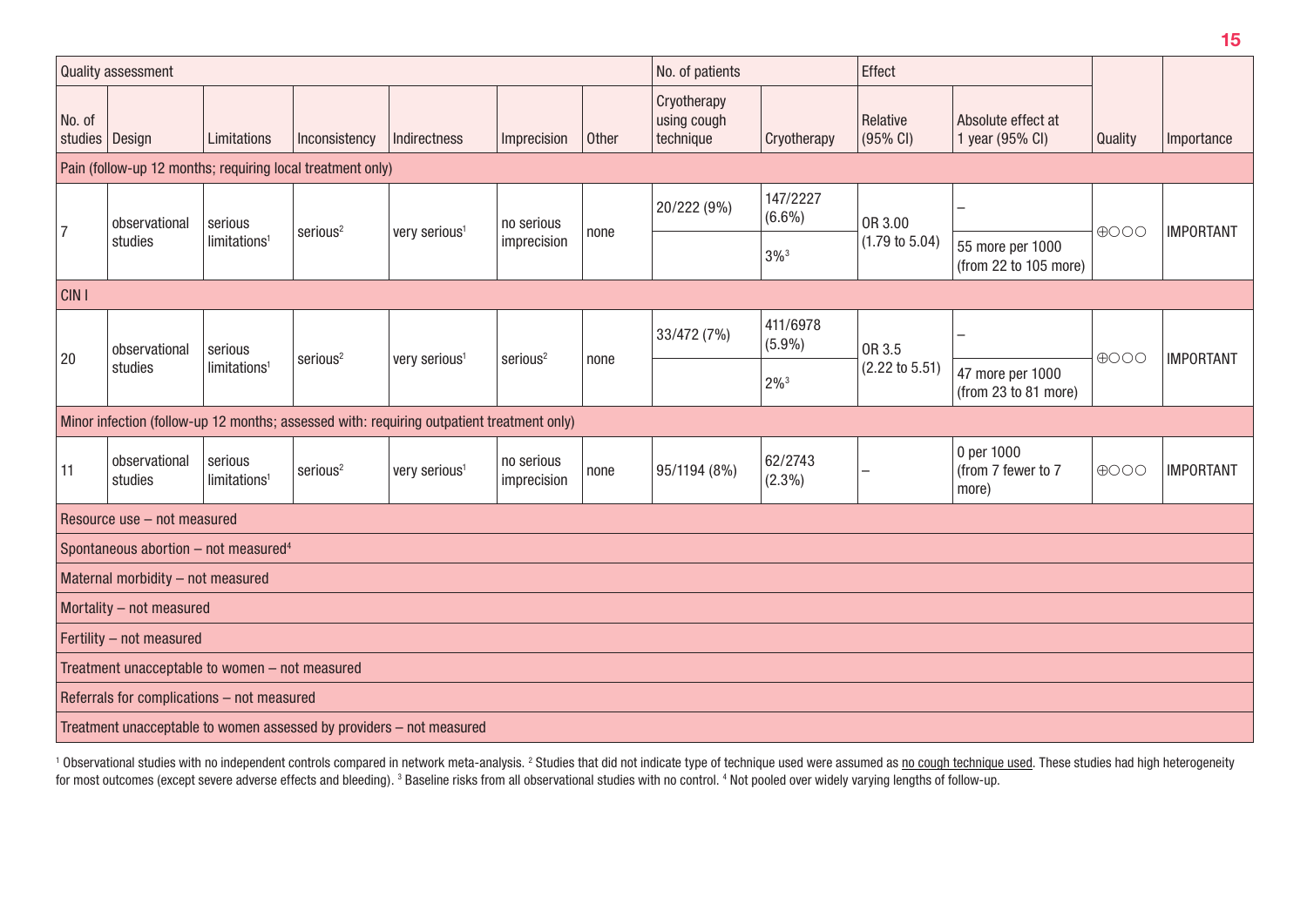## Recommendation 7. Should antibiotics be provided prophylactically with cryotherapy in women with histologically confirmed CIN?

|                   | <b>Quality assessment</b>                |                                     |                             |                                                                                       |                           |       | No. of patients                                                                                                             |                         | Effect               |                                                                |                 |                  |
|-------------------|------------------------------------------|-------------------------------------|-----------------------------|---------------------------------------------------------------------------------------|---------------------------|-------|-----------------------------------------------------------------------------------------------------------------------------|-------------------------|----------------------|----------------------------------------------------------------|-----------------|------------------|
|                   |                                          |                                     |                             |                                                                                       |                           |       |                                                                                                                             |                         |                      |                                                                |                 |                  |
| No. of<br>studies | Design                                   | Limitations                         | Inconsistency               | Indirectness                                                                          | Imprecision               | Other | Cryotherapy with<br>antibiotics                                                                                             | No antibiotics          | Relative<br>(95% CI) | Absolute                                                       | Quality         | Importance       |
|                   |                                          |                                     |                             | Major infection (follow-up 12 months; requiring hospitalization or blood transfusion) |                           |       |                                                                                                                             |                         |                      |                                                                |                 |                  |
| 16                | observational<br>studies                 | serious<br>limitations <sup>1</sup> | no serious<br>inconsistency | very serious <sup>2</sup>                                                             | no serious<br>imprecision | none  | 0/1600<br>(0% )                                                                                                             | 10/4573<br>$(0.22\%)$   |                      | 0 per 1000 <sup>3</sup>                                        | $\bigoplus$ OOO | <b>IMPORTANT</b> |
|                   |                                          |                                     |                             |                                                                                       |                           |       | All severe adverse events (follow-up 12 months; (major infections and bleeding, pelvic inflammatory disease, stenosis, etc) |                         |                      |                                                                |                 |                  |
| 17                | observational<br>studies                 | serious<br>limitations <sup>1</sup> | no serious<br>inconsistency | very serious <sup>2</sup>                                                             | no serious<br>imprecision | none  | 0/1705<br>$(0\%)$                                                                                                           | 22/5142<br>$(0.43\%)$   |                      | 0 per 1000 <sup>3</sup>                                        | $\bigoplus$ OOO | <b>IMPORTANT</b> |
|                   | Minor infections (follow-up 12 months)   |                                     |                             |                                                                                       |                           |       |                                                                                                                             |                         |                      |                                                                |                 |                  |
| 10                | observational<br>studies                 | serious<br>limitations <sup>1</sup> | no serious<br>inconsistency | very serious <sup>2</sup>                                                             | no serious<br>imprecision | none  | 50/1600<br>$(3.1\%)$                                                                                                        | 107/2337<br>$(4.6\%)$   |                      | 30 fewer per<br>1000<br>(from 40 to 20<br>fewer)               | $\bigoplus$ OOO | <b>IMPORTANT</b> |
|                   |                                          |                                     |                             | Treatment acceptable to women (acceptability question) - not measured <sup>4</sup>    |                           |       |                                                                                                                             |                         |                      |                                                                |                 |                  |
|                   | Abnormal discharge (follow-up 12 months) |                                     |                             |                                                                                       |                           |       |                                                                                                                             |                         |                      |                                                                |                 |                  |
| 9                 | observational<br>studies                 | serious<br>limitations <sup>1</sup> | serious <sup>5</sup>        | very serious <sup>2</sup>                                                             | no serious<br>imprecision | none  | 24/1600<br>$(1.5\%)$                                                                                                        | 247/2210<br>$(12.3\%)$  |                      | 50 fewer per<br>1000<br>(from 40 to 60<br>fewer)               | $\bigoplus$ OOO | <b>IMPORTANT</b> |
|                   |                                          |                                     |                             |                                                                                       |                           |       | All minor adverse events – events per woman (follow-up 12 months; minor infections, bleeding, discharge, pain, etc.)        |                         |                      |                                                                |                 |                  |
| 17                | observational<br>studies                 | serious<br>limitations <sup>1</sup> | serious <sup>5</sup>        | very serious <sup>2</sup>                                                             | no serious<br>imprecision | none  | 119/1770<br>$(6.7\%)$                                                                                                       | 1771/3260<br>$(54.3\%)$ |                      | 1.26 fewer events<br>per woman<br>(from 1.32 to 1.20<br>fewer) | $\bigoplus$ OOO | <b>IMPORTANT</b> |
|                   |                                          |                                     |                             | Major bleeding (follow-up 12 months; (requiring hospitalization or blood transfusion) |                           |       |                                                                                                                             |                         |                      |                                                                |                 |                  |
| 13                | observational<br>studies                 | serious<br>limitations <sup>1</sup> | no serious<br>inconsistency | very serious <sup>2</sup>                                                             | no serious<br>imprecision | none  | 0/1705<br>$(0\%)$                                                                                                           | 2/1992<br>$(0.07\%)$    |                      | 0 per 1000 <sup>3</sup>                                        | $\bigoplus$ OOO | <b>IMPORTANT</b> |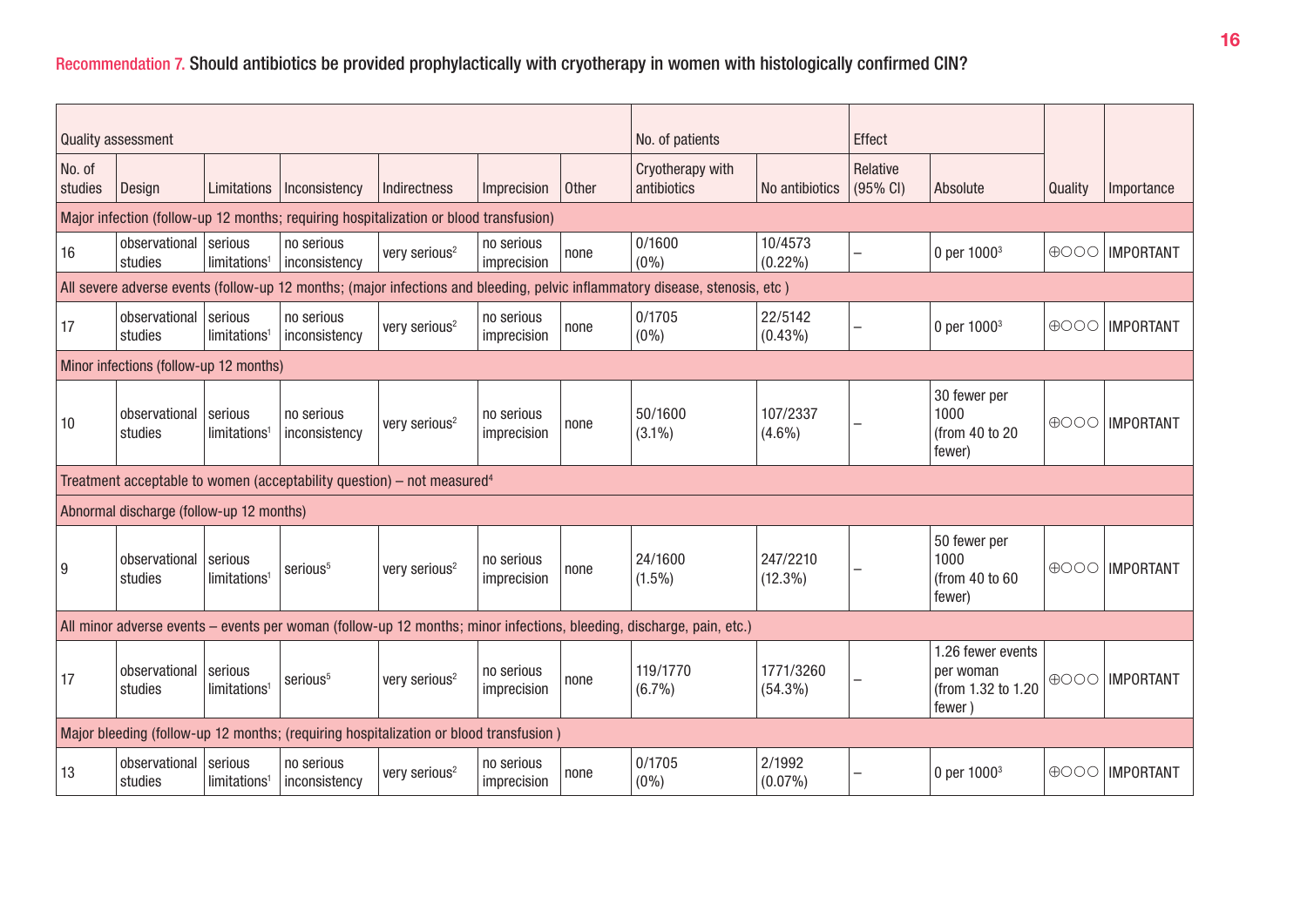| Resource use – not measured |  |  |  |  |
|-----------------------------|--|--|--|--|
|-----------------------------|--|--|--|--|

Treatment unacceptable to women assessed by providers – not measured

Referrals after cryotherapy for complications – not measured

HIV transmission (shedding, acquisition) – not measured

#### Mortality – not measured<sup>5</sup>

<sup>1</sup> Observational studies with no independent control. <sup>2</sup> Indirect analysis between observational studies with no control. Studies considered not to provide antibiotics were those that did not report antibiotic use or rep antibiotic use. 3 Confidence intervals not calculated. <sup>4</sup>1 study without antibiotics found 15/170 women assessed cryotherapy as unacceptable. <sup>5</sup> High heterogeneity among studies with and without antibiotics. <sup>6</sup> 1 study antibiotics measured long-term mortality 32/488.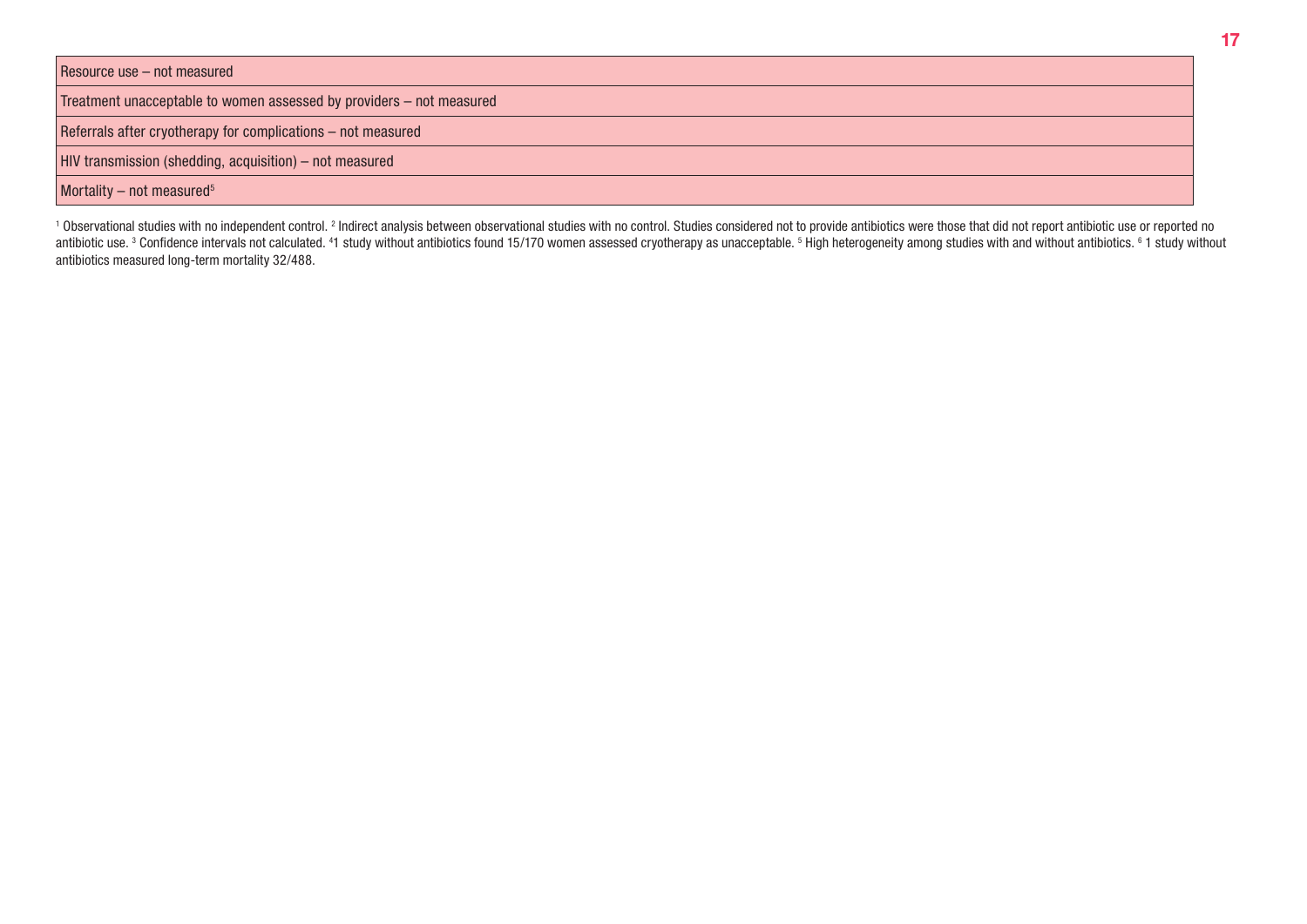## Recommendation 8. Should cryotherapy be provided by a non-physician for women with histologically confirmed CIN?

|                   | Quality assessment                  |                                               |                             |                           |                                                                                                                 | No. of patients |                                                                                                                                 | Effect                               |                                                      |                                               |                 |                  |
|-------------------|-------------------------------------|-----------------------------------------------|-----------------------------|---------------------------|-----------------------------------------------------------------------------------------------------------------|-----------------|---------------------------------------------------------------------------------------------------------------------------------|--------------------------------------|------------------------------------------------------|-----------------------------------------------|-----------------|------------------|
| No. of<br>studies | Design                              | Limitations                                   | Inconsistency               | Indirectness              | Imprecision                                                                                                     | <b>Other</b>    | Cryotherapy<br>provided by<br>nurse                                                                                             | Cryotherapy provided<br>by physician | Relative<br>$(95% \text{ Cl})$                       | Absolute                                      | Quality         | Importance       |
|                   | CIN II, III (follow-up 6-72 months) |                                               |                             |                           |                                                                                                                 |                 |                                                                                                                                 |                                      |                                                      |                                               |                 |                  |
| 5                 | observational<br>studies            | serious<br>limitations <sup>1</sup>           | serious <sup>2</sup>        | very serious <sup>3</sup> | no serious<br>imprecision                                                                                       | none            | 35/1600<br>$(2.2\%)$                                                                                                            | 54/793<br>(6.8%)                     | OR 0.14<br>$(0.05 \text{ to } 0.38)$<br>60 fewer per |                                               | $\bigoplus$ OOO | CRITICAL         |
|                   |                                     |                                               |                             |                           |                                                                                                                 |                 | $7\%$ <sup>4</sup>                                                                                                              |                                      | 1000 (from 42<br>to 66 fewer)                        |                                               |                 |                  |
|                   |                                     |                                               |                             |                           | All severe adverse events (follow-up 12 months; assessed with: includes major bleeding, major infections, etc.) |                 |                                                                                                                                 |                                      |                                                      |                                               |                 |                  |
| 4                 | observational<br>studies            | serious<br>limitations <sup>1</sup>           | no serious<br>inconsistency | very serious <sup>3</sup> | no serious<br>imprecision                                                                                       | none            | 0/1600<br>$(0.06\%)$                                                                                                            | 0/633<br>(0% )                       |                                                      | 0 per 1000 <sup>5</sup>                       | $\bigoplus$ OOO | CRITICAL         |
|                   |                                     | Cervical carcinoma (follow-up 4 to 72 months) |                             |                           |                                                                                                                 |                 |                                                                                                                                 |                                      |                                                      |                                               |                 |                  |
| $\overline{7}$    | observational<br>studies            | serious<br>limitations <sup>1</sup>           | no serious<br>inconsistency | very serious <sup>3</sup> | no serious<br>imprecision                                                                                       | none            | 0/1600<br>$(0\%)$                                                                                                               | 0/1127<br>(0% )                      |                                                      | 0 per 1000 <sup>5</sup>                       | $\bigoplus$ OOO | CRITICAL         |
|                   |                                     | Recurrence all CIN (follow-up 4-72 months)    |                             |                           |                                                                                                                 |                 |                                                                                                                                 |                                      |                                                      |                                               |                 |                  |
| 13                | observational<br>studies            | serious<br>limitations <sup>1</sup>           | serious <sup>2</sup>        | very serious <sup>3</sup> | no serious<br>imprecision                                                                                       | none            | 232/1600<br>$(14.5\%)$                                                                                                          | 368/3270<br>$(11.3\%)$               | OR 0.63<br>$(0.49 \text{ to } 0.73)$                 |                                               | $\bigoplus$ OOO | <b>IMPORTANT</b> |
|                   | CIN I (follow-up 6 to 72 months)    |                                               |                             |                           |                                                                                                                 |                 |                                                                                                                                 |                                      |                                                      |                                               |                 |                  |
| $6\phantom{1}6$   | observational<br>studies            | serious<br>limitations <sup>1</sup>           | serious <sup>2</sup>        | very serious <sup>3</sup> | no serious<br>imprecision<br>none                                                                               |                 | 121/1563 (7.7%)<br>OR 0.5<br>197/1600<br>$(0.32 \text{ to } 0.78)^6$<br>$(12.3\%)$<br>28 fewer per 1000<br>(from 19 to 70 more) |                                      |                                                      |                                               | $\bigoplus$ OOO | <b>IMPORTANT</b> |
|                   |                                     |                                               |                             |                           |                                                                                                                 |                 | $8\%^{4}$                                                                                                                       |                                      |                                                      |                                               |                 |                  |
|                   |                                     |                                               |                             |                           | Minor infection (follow-up 12 months; assessed with: requiring outpatient treatment only)                       |                 |                                                                                                                                 |                                      |                                                      |                                               |                 |                  |
| 4                 | observational<br>studies            | serious<br>limitations <sup>1</sup>           | serious <sup>2</sup>        | very serious <sup>3</sup> | no serious<br>imprecision                                                                                       | none            | 50/1600<br>$(3.1\%)$                                                                                                            | 95/1364<br>(7%)                      |                                                      | 5 fewer per<br>1000<br>(from 3 to 7<br>fewer) | $\bigoplus$ OO  | <b>IMPORTANT</b> |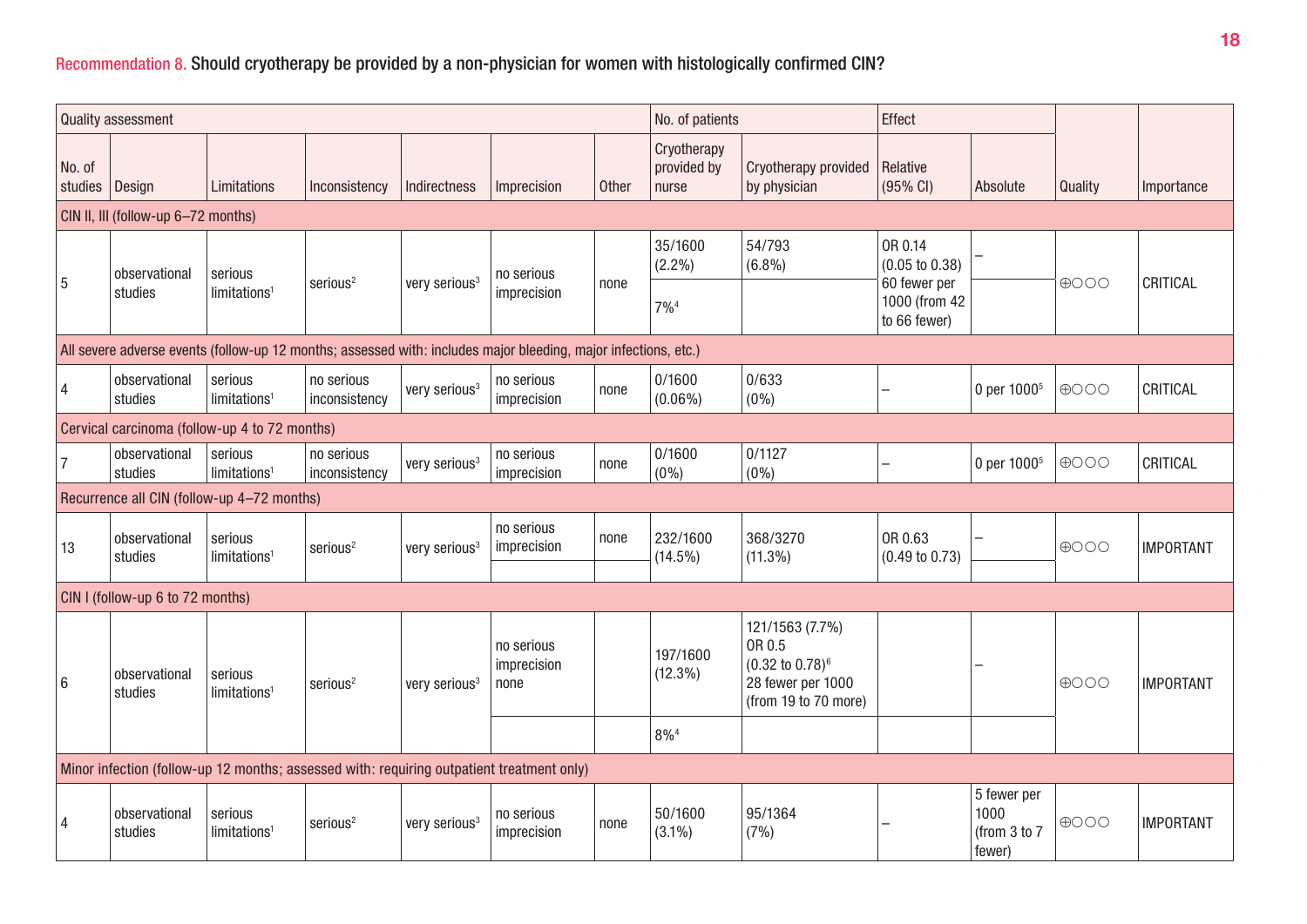|                                                                      | Quality assessment                  |                                                                           |                      |                           |                           |       | No. of patients                     |                                      | <b>Effect</b>                                                                            |          |                 |                  |  |
|----------------------------------------------------------------------|-------------------------------------|---------------------------------------------------------------------------|----------------------|---------------------------|---------------------------|-------|-------------------------------------|--------------------------------------|------------------------------------------------------------------------------------------|----------|-----------------|------------------|--|
| No. of<br>studies                                                    | <b>Design</b>                       | Limitations                                                               | Inconsistency        | Indirectness              | Imprecision               | Other | Cryotherapy<br>provided by<br>nurse | Cryotherapy provided<br>by physician | Relative<br>$(95% \text{ Cl})$                                                           | Absolute | Quality         | Importance       |  |
|                                                                      |                                     | Pain (follow-up 12 months; assessed with: requiring local treatment only) |                      |                           |                           |       |                                     |                                      |                                                                                          |          |                 |                  |  |
| 3                                                                    | observational<br>studies            | serious<br>limitations <sup>1</sup>                                       | serious <sup>2</sup> | very serious <sup>3</sup> | no serious<br>imprecision | none  | 36/1600<br>$(2.3\%)$                | 94/392<br>(24%)                      | OR 0.22<br>$(0.10 \text{ to } 0.46)$<br>29 fewer per<br>1000<br>(from 13 to 40<br>fewer) |          | $\bigoplus$ OOO | <b>IMPORTANT</b> |  |
|                                                                      |                                     |                                                                           |                      |                           |                           |       | $6\%^{4}$                           |                                      |                                                                                          |          |                 |                  |  |
| Treatment unacceptable to women assessed by providers - not measured |                                     |                                                                           |                      |                           |                           |       |                                     |                                      |                                                                                          |          |                 |                  |  |
|                                                                      |                                     | Treatment unacceptable to women - not measured                            |                      |                           |                           |       |                                     |                                      |                                                                                          |          |                 |                  |  |
|                                                                      | Resource use - not measured         |                                                                           |                      |                           |                           |       |                                     |                                      |                                                                                          |          |                 |                  |  |
|                                                                      |                                     | Referrals for complications - not measured                                |                      |                           |                           |       |                                     |                                      |                                                                                          |          |                 |                  |  |
|                                                                      |                                     | HIV transmission (HIV acquisition, HIV shedding) - not measured           |                      |                           |                           |       |                                     |                                      |                                                                                          |          |                 |                  |  |
|                                                                      | Mortality - not measured            |                                                                           |                      |                           |                           |       |                                     |                                      |                                                                                          |          |                 |                  |  |
|                                                                      | Fertility - not measured            |                                                                           |                      |                           |                           |       |                                     |                                      |                                                                                          |          |                 |                  |  |
|                                                                      | Spontaneous abortion - not measured |                                                                           |                      |                           |                           |       |                                     |                                      |                                                                                          |          |                 |                  |  |
|                                                                      | Maternal morbidity - not measured   |                                                                           |                      |                           |                           |       |                                     |                                      |                                                                                          |          |                 |                  |  |

<sup>1</sup> Observational studies with no independent controls. <sup>2</sup> High heterogeneity among studies provide by physicians and/or by nurses. <sup>3</sup> Indirect analysis between observational studies with no control. Studies were include vider was explicitly reported. "Baseline risks from observational studies with no control in which cryotherapy provided by physician. 5 Confidence intervals not calculated. 6 When analysing all studies which did not report but it was assumed physician, the result favour physicians instead, OR 1.5 (0.91 to 2.5).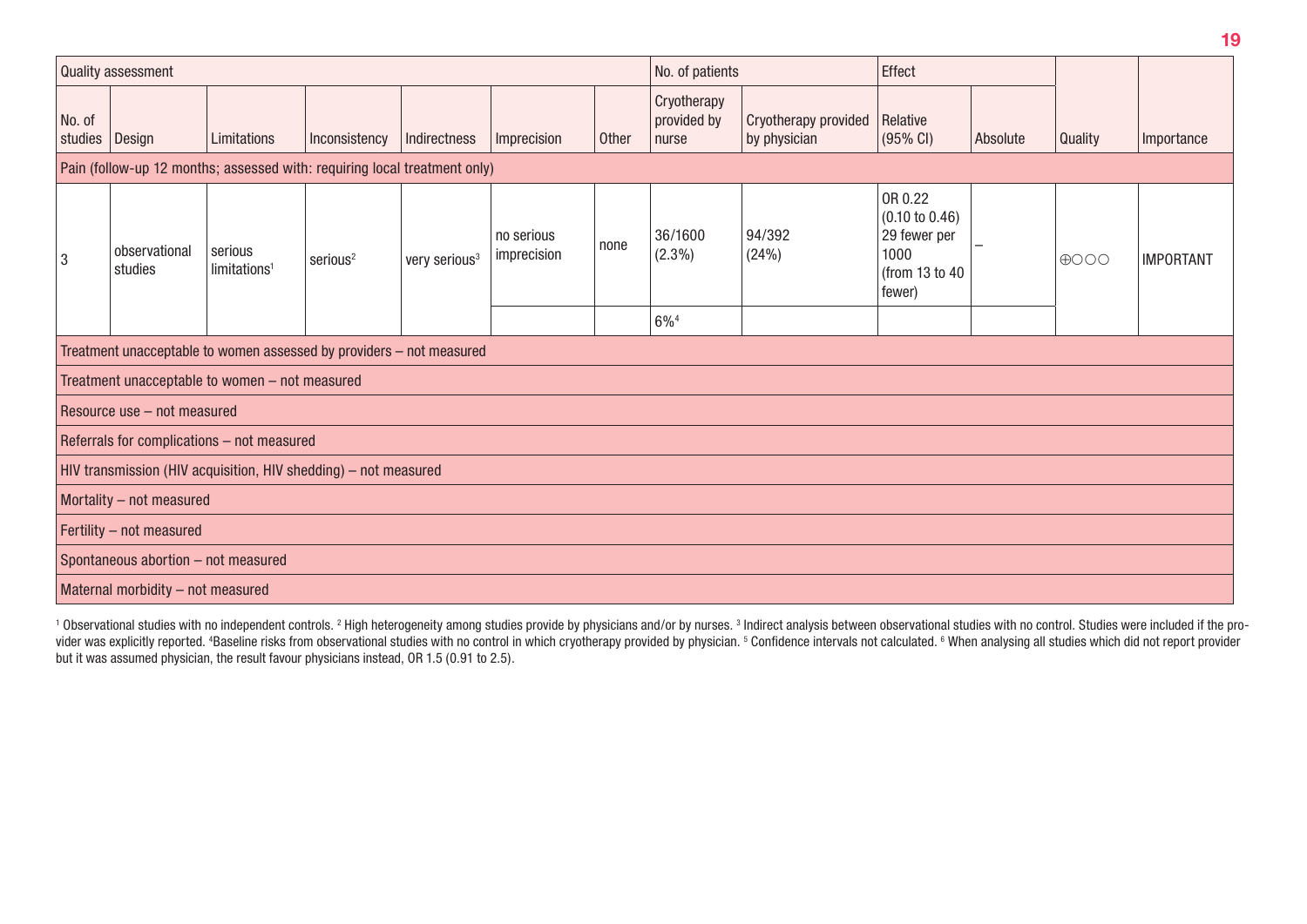#### Recommendation 9. Should cryotherapy be used in women with histologically confirmed cervical intraepithelial neoplasia who are pregnant?

|                                              | Quality assessment            |                           |                             |                            |                      |       | No. of patients                           |                          | Effect                                |                                                    |                |                  |
|----------------------------------------------|-------------------------------|---------------------------|-----------------------------|----------------------------|----------------------|-------|-------------------------------------------|--------------------------|---------------------------------------|----------------------------------------------------|----------------|------------------|
| No. of<br>studies                            | <b>Design</b>                 | Limitations               | Inconsistency               | Indirectness   Imprecision |                      | Other | Cryotherapy<br>(or laser<br>vaporization) | No surgical<br>procedure | Relative<br>$(95% \, \text{Cl})$      | Absolute                                           | <b>Quality</b> | Importance       |
| Obstetric outcomes (Preterm birth <37 weeks) |                               |                           |                             |                            |                      |       |                                           |                          |                                       |                                                    |                |                  |
|                                              | <b>Observational</b><br>study | no serious<br>limitations | no serious<br>inconsistency | serious <sup>1</sup>       | serious <sup>2</sup> | none  | $0/5(0\%)$                                | 10/98 (10%)              | OR 0.77<br>$(0.04 \text{ to } 14.86)$ | 19 fewer per 1000<br>from 86 fewer to 505<br>more) | $\theta$       | <b>IMPORTANT</b> |

 $^{\rm 1}$  Women were diagnosed with carcinoma in situ. Analysis includes women who received cryotherapy or laser vaporization. Data could not be separated for each procedure (El-Bastawissi et al. 1999).  $^{\rm 2}$  Absolute e both fewer preterm births with cryotherapy and more preterm births.

#### Should cryotherapy versus LEEP be used in women with histologically confirmed cervical intraepithelial neoplasia who are pregnant?

|                   | Quality assessment                           |                            |                             |                            |                      |       | No. of patients                                 |                                     | Effect                                |                                                                  |                |                  |
|-------------------|----------------------------------------------|----------------------------|-----------------------------|----------------------------|----------------------|-------|-------------------------------------------------|-------------------------------------|---------------------------------------|------------------------------------------------------------------|----------------|------------------|
| No. of<br>studies | Design                                       | Limitations                | Inconsistency               | Indirectness   Imprecision |                      | Other | <b>Cryotherapy</b><br>or laser<br>vaporization) | LEEP<br>(or laser or<br>cold knife) | Relative (95% CI) Absolute            |                                                                  | Quality        | Importance       |
|                   | Obstetric outcomes (Preterm birth <37 weeks) |                            |                             |                            |                      |       |                                                 |                                     |                                       |                                                                  |                |                  |
|                   | Observational<br>study                       | No serious <br>limitations | no serious<br>inconsistency | $ $ serious ${}^{_1}$      | serious <sup>2</sup> | none  | 0/5<br>$(0\%)$                                  | 11/122 (9%)                         | OR 0.88<br>$(0.05 \text{ to } 16.98)$ | 10 fewer per 1000<br>$\frac{1}{2}$ (from 85 less to 537<br>more) | $  \oplus$ OOC | <b>IMPORTANT</b> |

<sup>1</sup> Women were diagnosed with carcinoma in situ. Analysis includes women who received cryotherapy or laser vaporization; and women who received LEEP, laser or cold knife. Data could not be separated for each procedure (EI-Bastawissi et al. 1999). <sup>2</sup> Absolute effect includes both fewer preterm births with cryotherapy and more preterm births.

#### Summary of observational studies with no control CRYOTHERAPY

Four studies reported outcomes for 7 women who were pregnant (CIN I,II,III histologically confirmed) and received cryotherapy. Of the studies that reported recurrence/residual disease, 1/5 had invasive carcinoma at follow-up. Of the studies that reported pregnancy outcomes,  $0/4$  had preterm deliveries or complications ( $\oplus$   $\odot$   $\odot$  quality of evidence)

#### Summary of observational studies with no control LEEP

Three studies reported outcomes in histologically confirmed pregnant women ( $\oplus \circ \circ$ ) quality of evidence).

- Frega et al. 2007 reports 5 women with CIN III who had LEEP at 16 weeks. LEEP did not modify duration of pregnancy, its outcome or delivery. There was no recurrence postpartum.
- Robinson et al. 1997 reports 20 women with CIN III (with suspicion of invasion) who had LEEP at 8 to 34 weeks. There were 3 preterm deliveries (28 to 35 weeks), 2 major bleeding (1) leading to 'fetal demise'), 9/19 residual/recurrence of CIN II,III.
- Mitsuhashi et al. 2000 reports 14 women with CIN III (CIS mainly) who had LEEP at 14 weeks. No women had premature delivery, spontaneous abortion or major bleeding, but 1 woman had cervical incompetence which was treated with no future difficulties. 2/9 women had recurrent CIN II, III.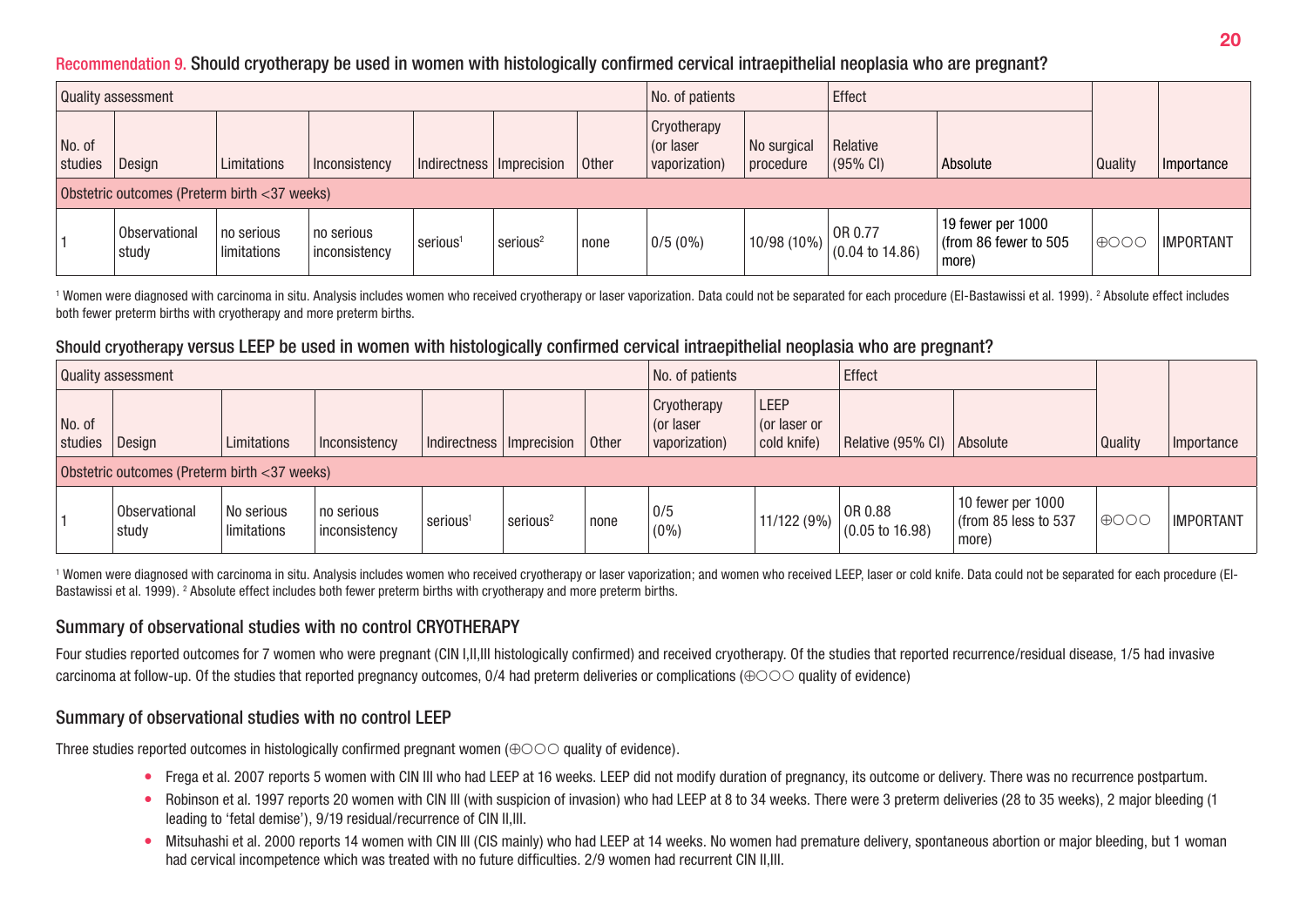### Recommendation 10. Should cryotherapy versus conization be used for treatment failures diagnosed >12 months after first cryotherapy treatment?

| Quality assessment |                          |                           |                             |                                    |                      |      | No. of patients    |                                | Effect                          |                                                      |              |            |
|--------------------|--------------------------|---------------------------|-----------------------------|------------------------------------|----------------------|------|--------------------|--------------------------------|---------------------------------|------------------------------------------------------|--------------|------------|
| No. of<br>studies  | <b>Design</b>            | Limitations               | Inconsistency               | Indirectness   Imprecision   Other |                      |      | <b>Cryotherapy</b> | <b>Conization</b>              | Relative<br>$(95\% \text{ Cl})$ | Absolute                                             | Quality      | Importance |
| Recurrence all CIN |                          |                           |                             |                                    |                      |      |                    |                                |                                 |                                                      |              |            |
| 12                 | observational<br>studies | no serious<br>limitations | no serious<br>inconsistency | serious <sup>1</sup>               | Serious <sup>2</sup> | none | 26/99 (26.3%)      | 6/76(7.9%)<br>30% <sup>3</sup> | OR 2.35 (0.82 to 6.7)           | 202 more per 1000<br>(from 40 fewer to 442)<br>more) | $\theta$ OOC | CRITICAL   |

<sup>1</sup> Follow-up interval after first cryotherapy treatment and diagnosis of CIN/retreatment often not reported in studies. <sup>2</sup> Few participants and events with confidence intervals including no difference or lower recurrence cryotherapy versus conization.  $^3$  Recurrence rate with conization ranged from 0 to 50%.